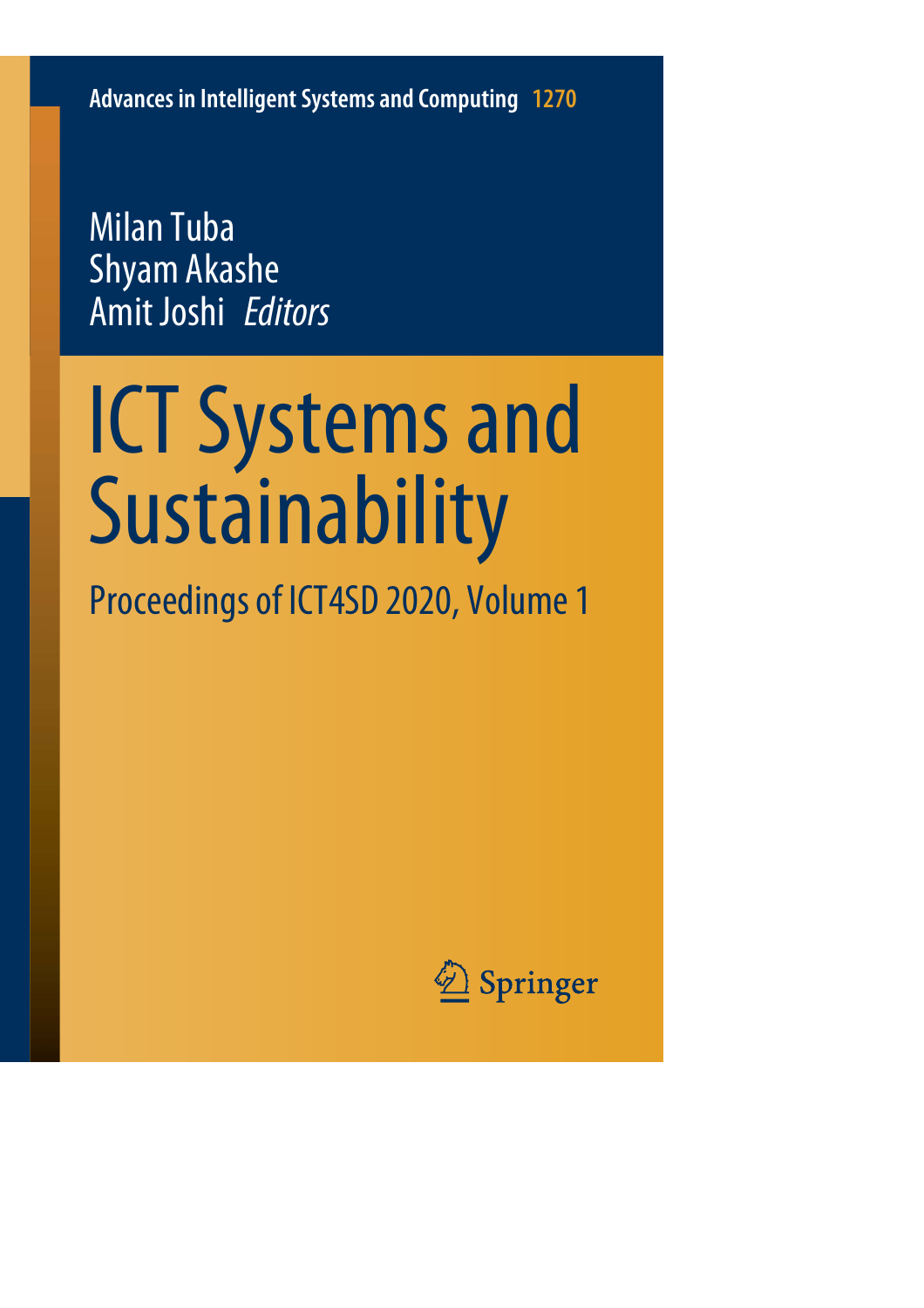# Advances in Intelligent Systems and Computing

Volume 1270

### Series Editor

Janusz Kacprzyk, Systems Research Institute, Polish Academy of Sciences, Warsaw, Poland

### Advisory Editors

Nikhil R. Pal, Indian Statistical Institute, Kolkata, India

Rafael Bello Perez, Faculty of Mathematics, Physics and Computing, Universidad Central de Las Villas, Santa Clara, Cuba

Emilio S. Corchado, University of Salamanca, Salamanca, Spain

Hani Hagras, School of Computer Science and Electronic Engineering, University of Essex, Colchester, UK

László T. Kóczy, Department of Automation, Széchenyi István University, Gyor, Hungary

Vladik Kreinovich, Department of Computer Science, University of Texas at El Paso, El Paso, TX, USA

Chin-Teng Lin, Department of Electrical Engineering, National Chiao Tung University, Hsinchu, Taiwan

Jie Lu, Faculty of Engineering and Information Technology, University of Technology Sydney, Sydney, NSW, Australia

Patricia Melin, Graduate Program of Computer Science, Tijuana Institute of Technology, Tijuana, Mexico

Nadia Nedjah, Department of Electronics Engineering, University of Rio de Janeiro, Rio de Janeiro, Brazil

Ngoc Thanh Nguyen<sup>®</sup>, Faculty of Computer Science and Management, Wrocław University of Technology, Wrocław, Poland

Jun Wang, Department of Mechanical and Automation Engineering, The Chinese University of Hong Kong, Shatin, Hong Kong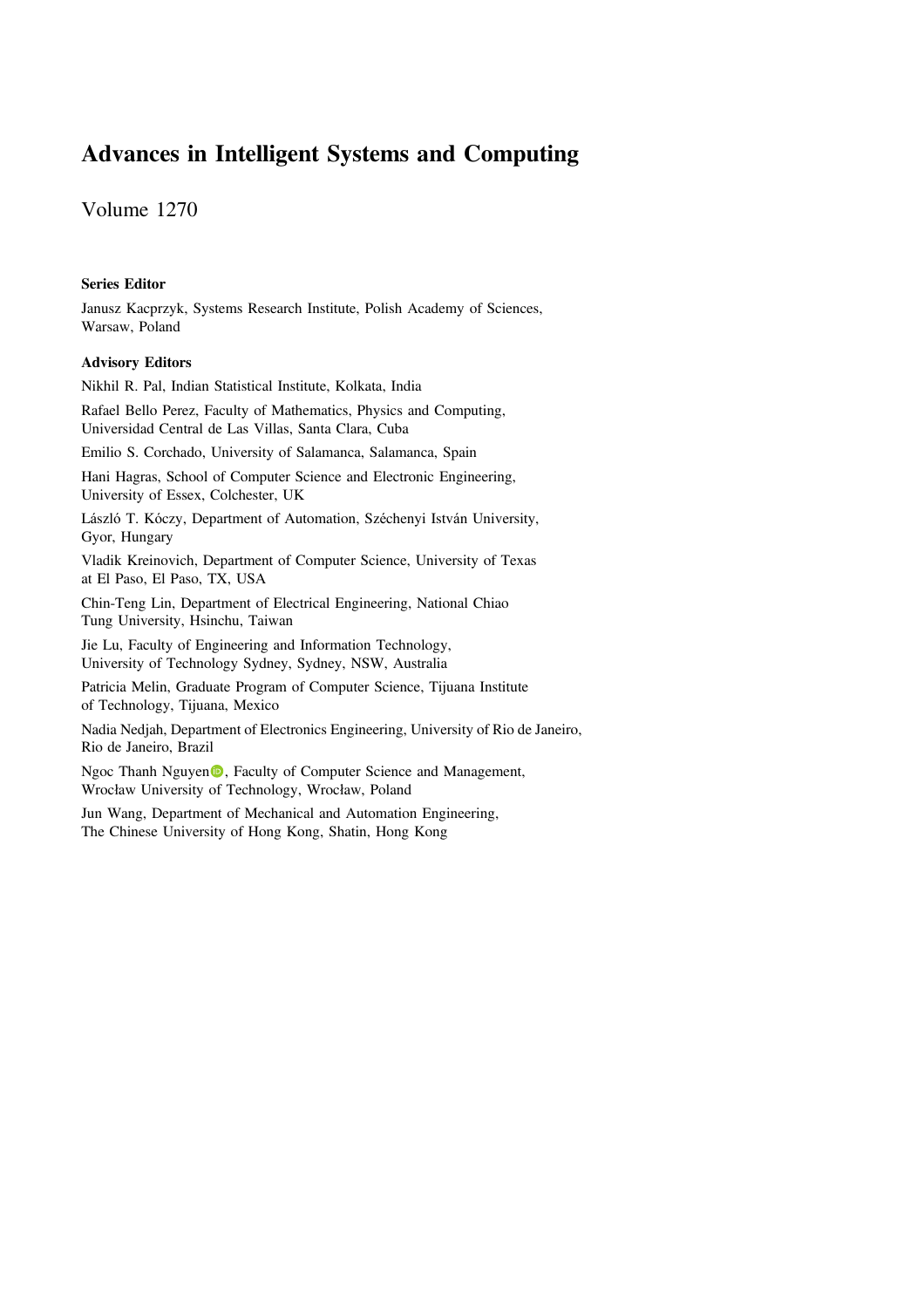The series "Advances in Intelligent Systems and Computing" contains publications on theory, applications, and design methods of Intelligent Systems and Intelligent Computing. Virtually all disciplines such as engineering, natural sciences, computer and information science, ICT, economics, business, e-commerce, environment, healthcare, life science are covered. The list of topics spans all the areas of modern intelligent systems and computing such as: computational intelligence, soft computing including neural networks, fuzzy systems, evolutionary computing and the fusion of these paradigms, social intelligence, ambient intelligence, computational neuroscience, artificial life, virtual worlds and society, cognitive science and systems, Perception and Vision, DNA and immune based systems, self-organizing and adaptive systems, e-Learning and teaching, human-centered and human-centric computing, recommender systems, intelligent control, robotics and mechatronics including human-machine teaming, knowledge-based paradigms, learning paradigms, machine ethics, intelligent data analysis, knowledge management, intelligent agents, intelligent decision making and support, intelligent network security, trust management, interactive entertainment, Web intelligence and multimedia.

The publications within "Advances in Intelligent Systems and Computing" are primarily proceedings of important conferences, symposia and congresses. They cover significant recent developments in the field, both of a foundational and applicable character. An important characteristic feature of the series is the short publication time and world-wide distribution. This permits a rapid and broad dissemination of research results.

Indexed by SCOPUS, DBLP, EI Compendex, INSPEC, WTI Frankfurt eG, zbMATH, Japanese Science and Technology Agency (JST), SCImago.

All books published in the series are submitted for consideration in Web of Science.

More information about this series at http://www.springer.com/series/11156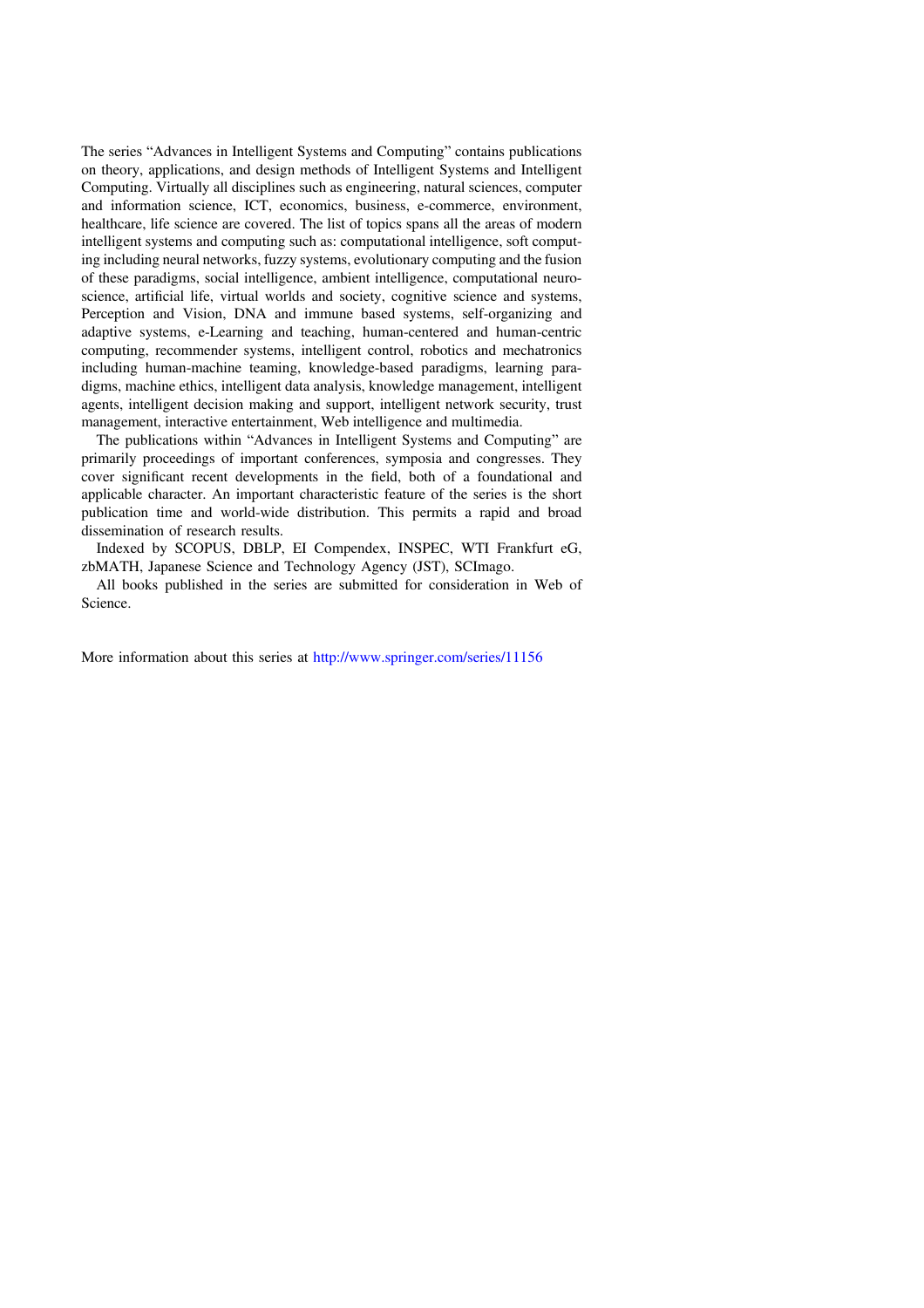Milan Tuba • Shyam Akashe • Amit Joshi Editors

# ICT Systems and Sustainability

Proceedings of ICT4SD 2020, Volume 1

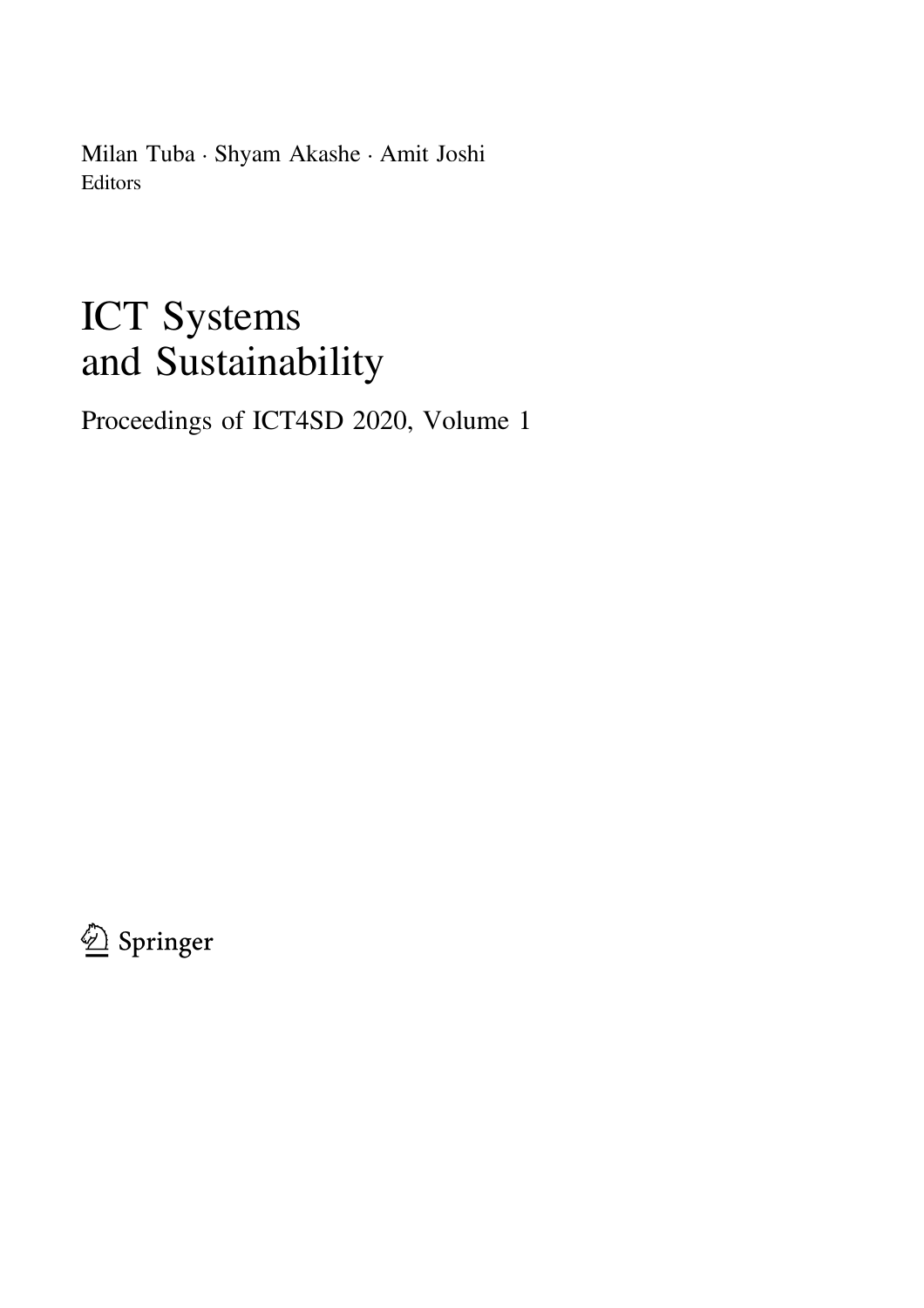Editors Milan Tuba Singidunum University Belgrade, Serbia

Shyam Akashe ITM University Gwalior, Madhya Pradesh, India

Amit Joshi Global Knowledge Research Foundation Ahmedabad, Gujarat, India

ISSN 2194-5357 ISSN 2194-5365 (electronic) Advances in Intelligent Systems and Computing<br>ISBN 978-981-15-8288-2<br>ISBN 978-98 ISBN 978-981-15-8289-9 (eBook) https://doi.org/10.1007/978-981-15-8289-9

© The Editor(s) (if applicable) and The Author(s), under exclusive license to Springer Nature Singapore Pte Ltd. 2021

This work is subject to copyright. All rights are solely and exclusively licensed by the Publisher, whether the whole or part of the material is concerned, specifically the rights of translation, reprinting, reuse of illustrations, recitation, broadcasting, reproduction on microfilms or in any other physical way, and transmission or information storage and retrieval, electronic adaptation, computer software, or by similar or dissimilar methodology now known or hereafter developed.

The use of general descriptive names, registered names, trademarks, service marks, etc. in this publication does not imply, even in the absence of a specific statement, that such names are exempt from the relevant protective laws and regulations and therefore free for general use.

The publisher, the authors and the editors are safe to assume that the advice and information in this book are believed to be true and accurate at the date of publication. Neither the publisher nor the authors or the editors give a warranty, expressed or implied, with respect to the material contained herein or for any errors or omissions that may have been made. The publisher remains neutral with regard to jurisdictional claims in published maps and institutional affiliations.

This Springer imprint is published by the registered company Springer Nature Singapore Pte Ltd. The registered company address is: 152 Beach Road, #21-01/04 Gateway East, Singapore 189721, Singapore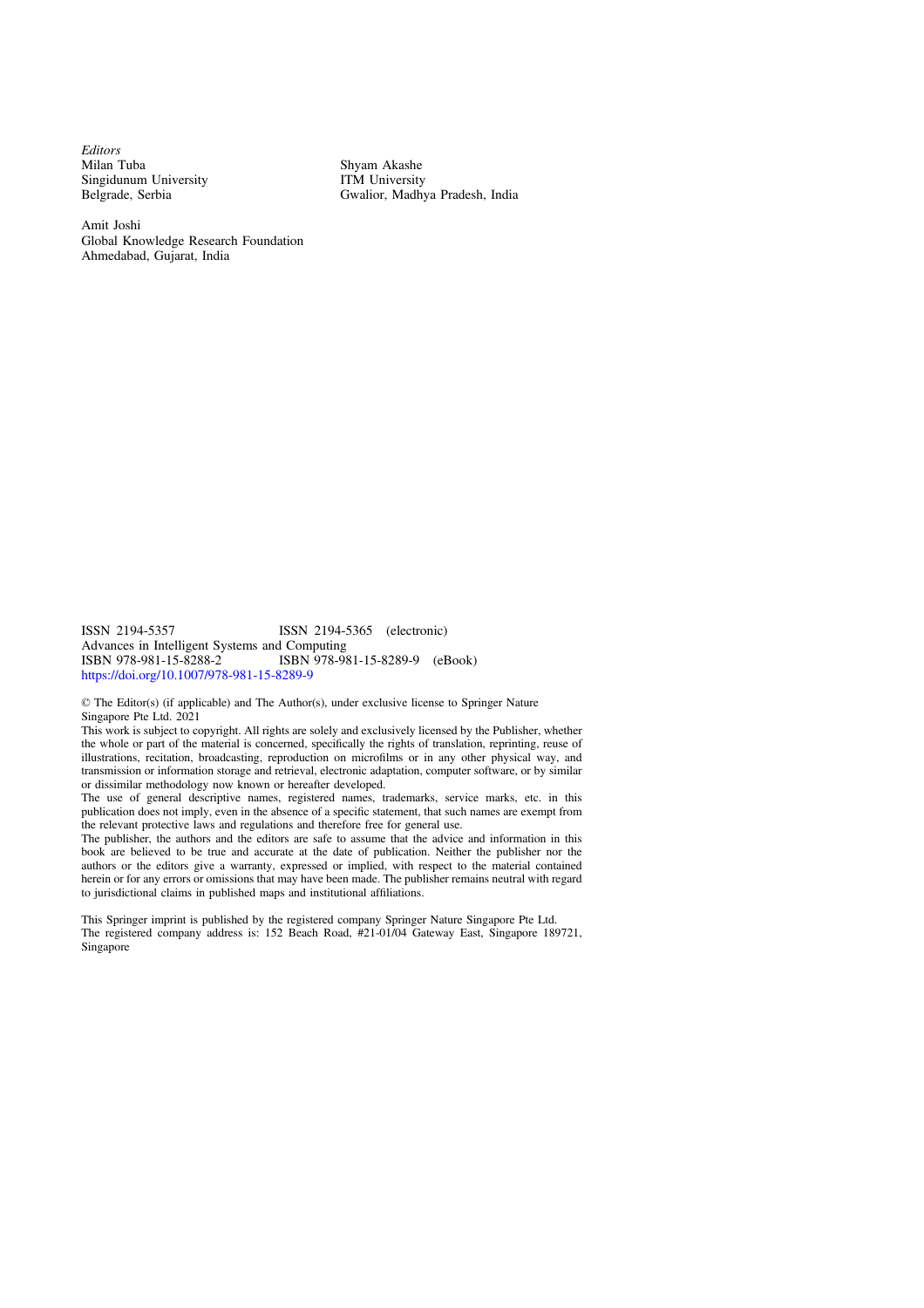### Preface

The Fifth International Conference on ICT for Sustainable Development (ICT4SD 2020) targets theory, development, applications, experiences and evaluation of interaction sciences with fellow students, researchers and practitioners. The conference is devoted to increasing the understanding role of technology issues, how engineering has day by day evolved to prepare human-friendly technology. The conference provided a platform for bringing forth significant research and literature across the field of ICT for Sustainable Development and provided an overview of the technologies awaiting unveiling. This interaction will be the focal point for leading experts to share their insights, provide guidance and address participant's questions and concerns. The conference was to be held during July 23–24, 2020, at Hotel Vivanta by Taj, Panaji, Goa, India, but due to the pandemic, this year it was organized through digital mode. The conference was organized by Global Knowledge Research Foundation, Supporting Partner InterYIT, International Federation for Information Processing, State Chamber Partner Goa Chamber of Commerce & Industry, National Chamber Partner as Knowledge Chamber of Commerce & Industry. Research submissions in various advanced technology areas were received after a rigorous peer review process with the help of program committee members and 187 external reviewers for 1000+ papers from 19 different countries including Algeria, USA, United Arab Emirates, Serbia, Qatar, Mauritius, Egypt, Saudi Arabia, Ethiopia, Oman out of which 160 were accepted with an acceptance ratio of 0.15. Technology is the driving force of progress in this era of globalization. Information and communication technology (ICT) has become a functional requirement for the socioeconomic growth and sustained development of any country. The influence of information communications technology (ICT) in shaping the process of globalization, particularly in productivity, commercial and financial spheres, is widely recognized. The ICT sector is undergoing a revolution that has momentous implications for the current and future social and economic situation of all the countries in the world. ICT plays a pivotal role in empowering people for self-efficacy and how it can facilitate this mission to reach out to grassroots level. Finally, it is concluded that ICT is a significant contributor to the success of the ongoing initiative of Startup India. In order to recognize and reward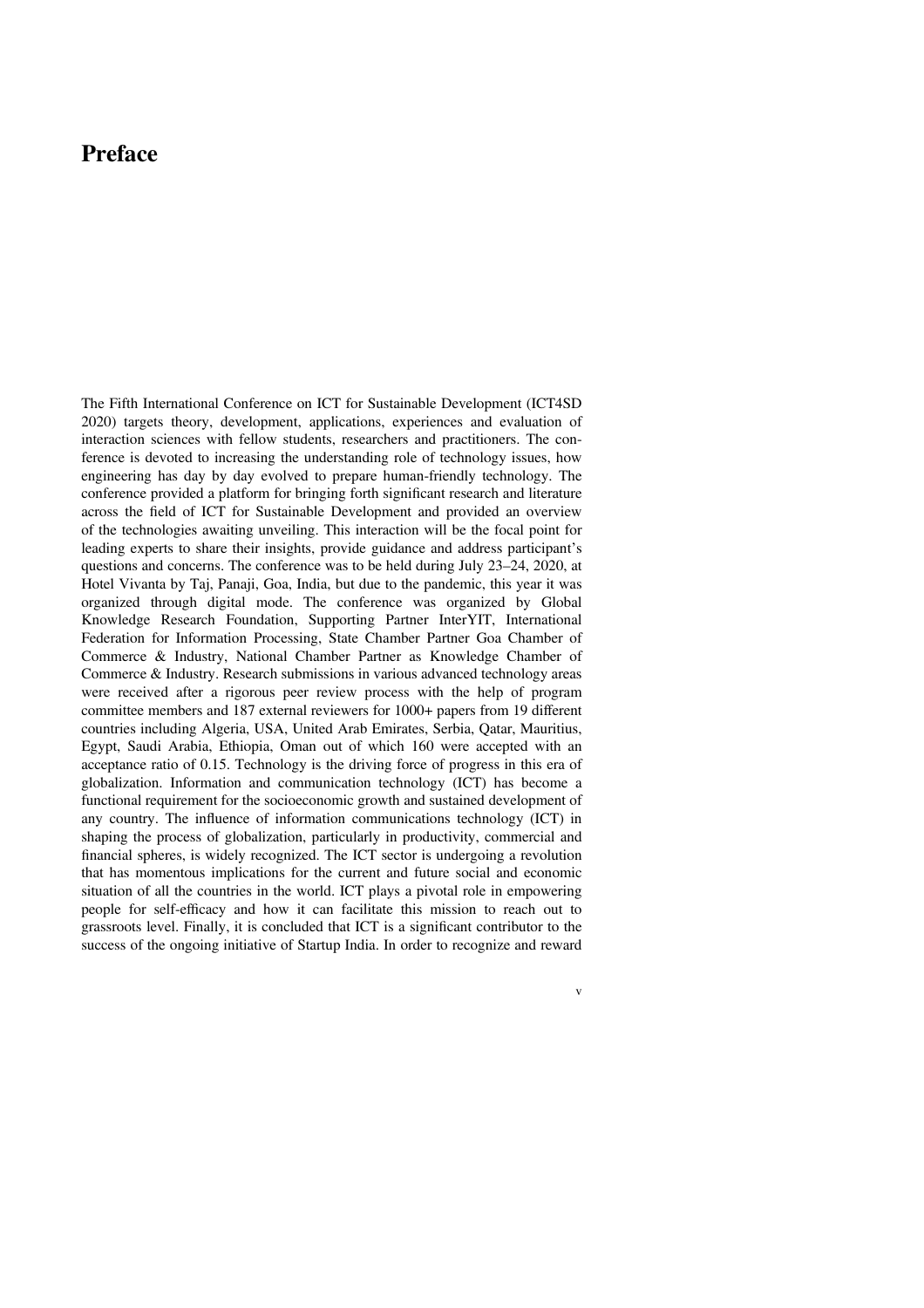vi and the contract of the contract of the contract of the contract of the contract of the contract of the contract of the contract of the contract of the contract of the contract of the contract of the contract of the con

the extraordinary performance and achievements by ICT and allied sectors and promote universities, researchers and students through their research work adapting new scientific technologies and innovations. The two-day conference had presentations from the researchers, scientists, academia and students on the research work carried out by them in different sectors. ICT4SD Summit is a flagship event of the G R Foundation. This is the fourth edition. The summit was addressed by eminent dignitaries including Shri Manguirsh Pai Raikar, Chairperson, ASSOCHAM MSME National Council; Shri. Prajyot Mainkar, Chairman, IT Committee of Goa Chamber of Commerce and Industry; Mike Hinchey, President, IFIP and Chair IEEE, UK and Ireland; Milan Tuba, Vice-Rector for International Relations, Singidunum University, Serbia; Prof. Lance Fung, Australia; Prof. Jagdish Bansal, India; Mr. Aninda Bose, Springer; Dr. Amit Joshi, Director, G R Foundation. The overall conference had one inaugural session, one keynote session and 18 technical sessions during two days.

Belgrade, Serbia Milan Tuba Gwalior, India and Shyam Akashe<br>Ahmedabad, India and Shyam Akashe<br>Amit Joshi Ahmedabad, India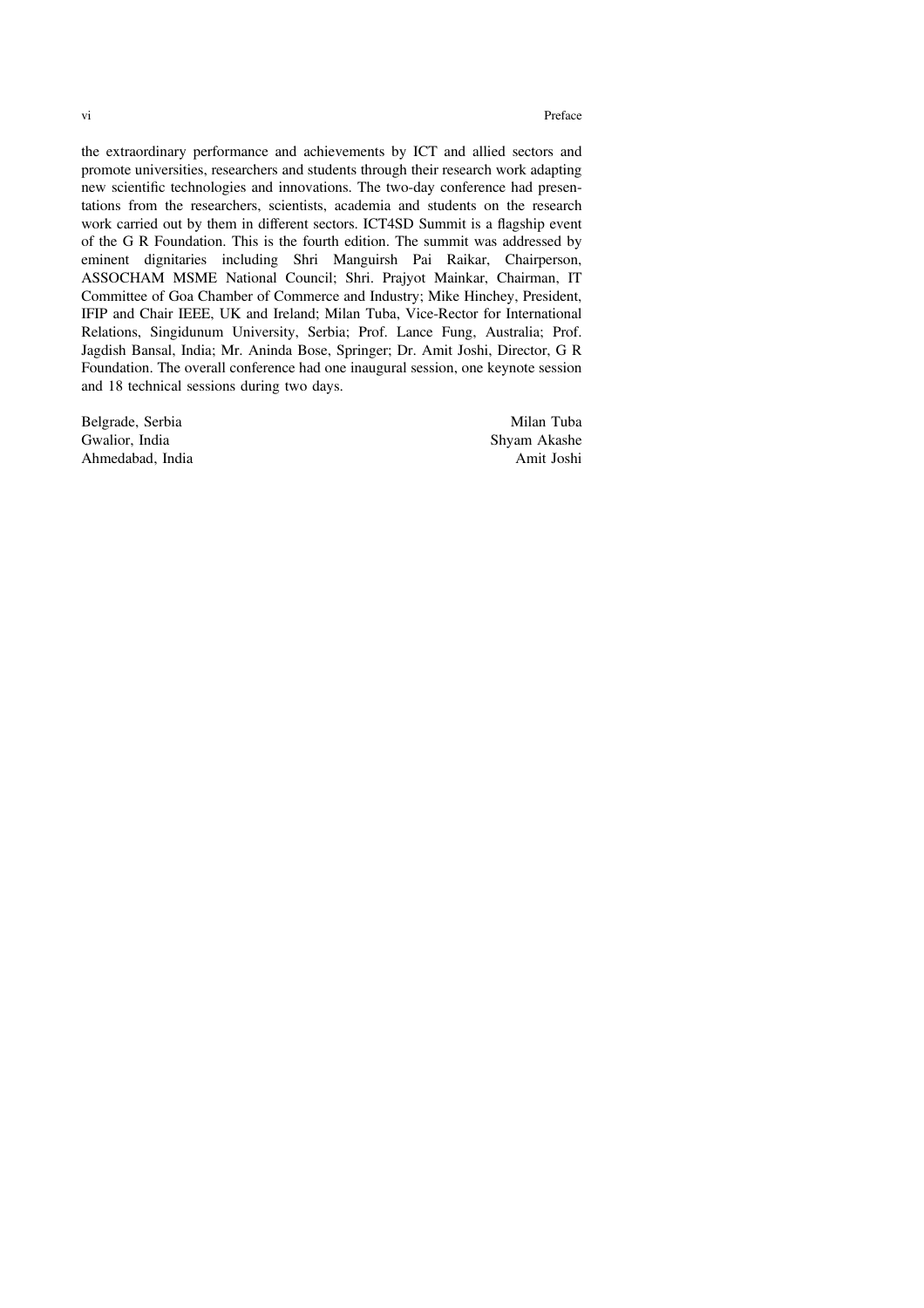# **Contents**

| <b>Challenges in Adoption of Secure Digitization of Graduate</b><br><b>Assessments: Scope for Blockchain Technologies</b><br>S. K. Shankar, Rajeswari Mukesh, and M. K. Badrinarayanan | $\blacksquare$ |
|----------------------------------------------------------------------------------------------------------------------------------------------------------------------------------------|----------------|
| <b>Non-performing Asset Analysis Using Machine Learning Machine I.</b><br>Rohan Ninan Jacob                                                                                            | 11             |
| <b>Volatile Memory Disk Forensics: Investigate the Criminal Activity</b><br>Nilay Mistry, Annan Christian, and Bansari Bhavsar                                                         | 19             |
| <b>Modem Functionality Diagnostic Tool with Graphical User</b><br><b>Interface for Cellular Network</b><br>Arghya Biswas, Sudakar Singh Chauhan, and Antara Borwankar                  | 29             |
| <b>Regression Model to Estimate Effort for Software-Oriented</b><br>V. Vignaraj Ananth, S. Aditya, S. Ragul Kesavan, and B. Keerthiga                                                  | 39             |
| <b>Innovative Technology-Based Social Enterprises for Inclusive</b><br>Pradnya Vishwas Chitrao, Pravin Kumar Bhoyar, and Rajiv Divekar                                                 | 49             |
| <b>Classification of Leaves Using Convolutional Neural Network</b><br>Sapan Naik and Hinal Shah                                                                                        | 63             |
| A Low-Cost IoT-Enabled Device for Real-Time Air Quality<br>Sai Surya Kiran Pokala, V. Panchami, Kelavath Jaisingh,<br>and Sandeep Kumar Yedla                                          | 77             |
| <b>Fuzzy-Based Predictive Analytics for Early Detection of</b><br>Disease—A Machine Learning Approach<br>V. Kakulapati, R. Sai Sandeep, V. Kranthi kumar, and R. Ramanjinailu          | 89             |

vii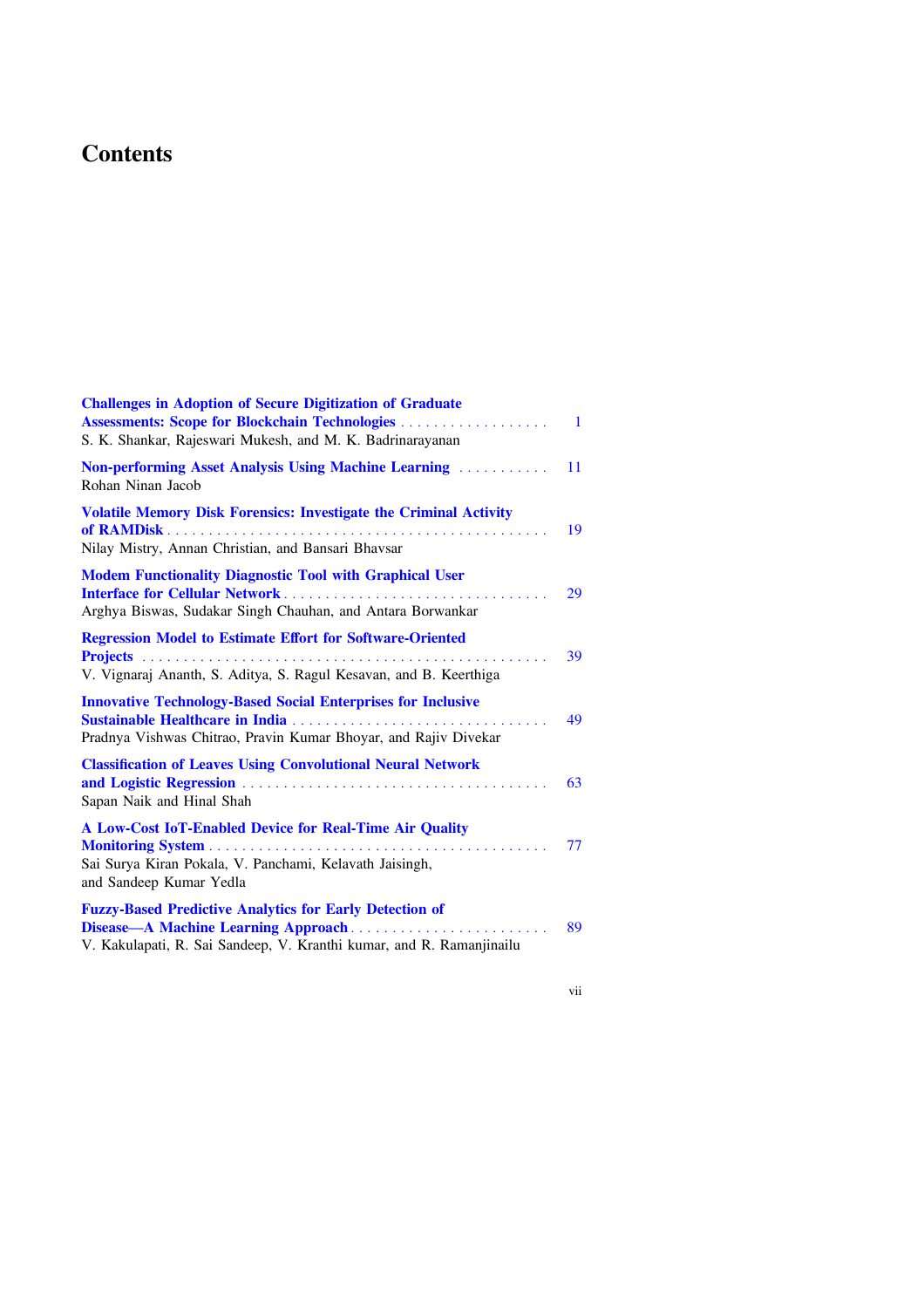| <b>V111</b>                                                                                                                          | Contents   |
|--------------------------------------------------------------------------------------------------------------------------------------|------------|
| A Framework for Remote Health Monitoring<br>K. Viswavardhan Reddy and Navin Kumar                                                    | <b>101</b> |
| <b>GenNext-An Extractive Graph-Based Text Summarization Model</b><br>Komal Kothari, Aagam Shah, Satvik Khara, and Himanshu Prajapati | 113        |
| <b>An Adaptive Control for Surrogate Assisted Multi-objective</b><br>Duc Dinh Nguyen and Long Nguyen                                 |            |
| <b>Study and Analysis of NOMA Downlink Transmission Model</b><br>Sanjeev Kumar Srivastava                                            | 133        |
| <b>Network Structural Analysis Based on Graphical Measures and</b><br>Atul Kumar Verma, Mahipal Jadeja, and Rahul Saxena             | 147        |
| <b>Lung Tumor Classification Using CNN- and GLCM-Based</b><br>Amrita Naik and Damodar Reddy Edla                                     | 157        |
| A Distributed Implementation of Signature Matching Algorithms<br>Menachem Domb                                                       | 165        |
| <b>Graph-Based Multi-document Text Summarization Using NLP</b><br>Abhilasha More and Vipul Dalal                                     | 177        |
| <b>Fault Exploratory Data Analysis of Real-Time Marine Diesel</b><br>Cheng Siong Chin and Nursyafiqah Binte Nazli                    |            |
| A Hybrid Key Management System Based on ECC and Data<br>Hinddeep Purohit and Ravirajsinh Vaghela                                     | 199        |
| Life Cycle Management for Indian Naval Warship Equipment<br>Alok Bhagwat and Pradnya Vishwas Chitrao                                 | 209        |
| <b>Framework for Securing IoT Ecosystem Using Blockchain:</b><br>Anshul Jain, Tanya Singh, and Nitesh Jain                           |            |
| <b>Feature Selection for Handwritten Signature Recognition Using</b><br>Kamlesh Kumari and Sanjeev Rana                              | 233        |
| Blockchain-Based E-Voting Protocol<br>Shreya Shailendra Chafe, Divya Ashok Bangad, and Harsha Sonune                                 | 245        |
|                                                                                                                                      |            |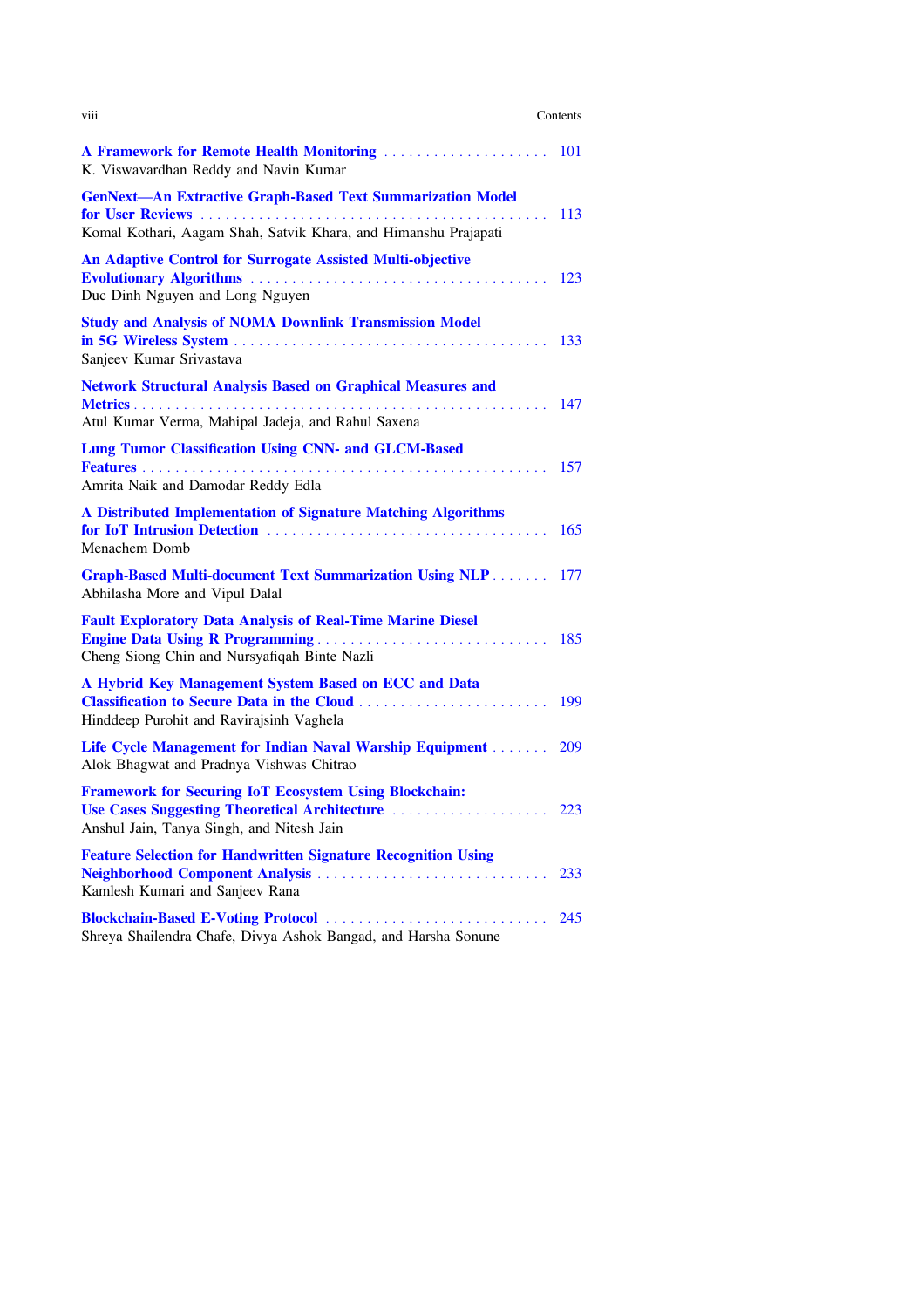| Contents                                                                                                                                                                                                          | 1X  |
|-------------------------------------------------------------------------------------------------------------------------------------------------------------------------------------------------------------------|-----|
| <b>SOLID: A Web System to Restore the Control of Users'</b><br>Manishkumar R. Solanki                                                                                                                             | 257 |
| <b>Enhanced Three-Dimensional DV-Hop Algorithm </b><br>Abhinesh Kaushik and D. K. Lobiyal                                                                                                                         | 269 |
| <b>Synthesis of VLSI Structural Cell Partitioning Using Genetic</b><br>P. Rajeswari, Theodore S. Chandra, and Amith Kiran Kumar                                                                                   | 279 |
| <b>Identification and Classification of Foreign Bodies from Rice Grains</b><br>Rajlakshmi Ghatkamble                                                                                                              | 289 |
| <b>Improving Collaboration Between Government and Citizens for</b><br><b>Environmental Issues: Lessons Learned from a Case in Sri Lanka</b><br>Mohamed Sapraz and Shengnan Han                                    | 297 |
| Manjula K. Pawar, Prakashgoud Patil, and P. S. Hiremath                                                                                                                                                           | 307 |
| <b>What Influences Consumer Behavior Toward Information and</b><br><b>Communication Technology Applications: A Systematic Literature</b><br>Jick Castanha, Subhash Kizhakanveatil Bhaskaran Pillai, and Indrawati | 317 |
| <b>Secure and Energy-Efficient Remote Monitoring Technique</b><br>Sohini Roy and Arunabha Sen                                                                                                                     | 329 |
| <b>Balanced Accuracy of Collaborative Recommender System</b><br>Akanksha Bansal Chopra and Veer Sain Dixit                                                                                                        | 341 |
| Using Transfer Learning for Detecting Drug Mentions in Tweets  357<br>Laiba Mehnaz and Rajni Jindal                                                                                                               |     |
| A Comprehensive and Critical Analysis of Cross-Domain Federated<br><b>Identity Management Deployments</b><br>Tejaswini Apte and Jatinderkumar R. Saini                                                            | 365 |
| <b>Concentric Morphology Model in Detection of Masses from</b><br>Madhavi Pingili, M. Shankar Lingam, and E. G. Rajan                                                                                             | 373 |
| A Survey on DevOps Techniques Used in Cloud-Based<br>M. Ganeshan and P. Vigneshwaran                                                                                                                              | 383 |
| Vijay Verma, Aditya Sharma, Ketan Kumar Jain, and Sushant Adlakha                                                                                                                                                 | 395 |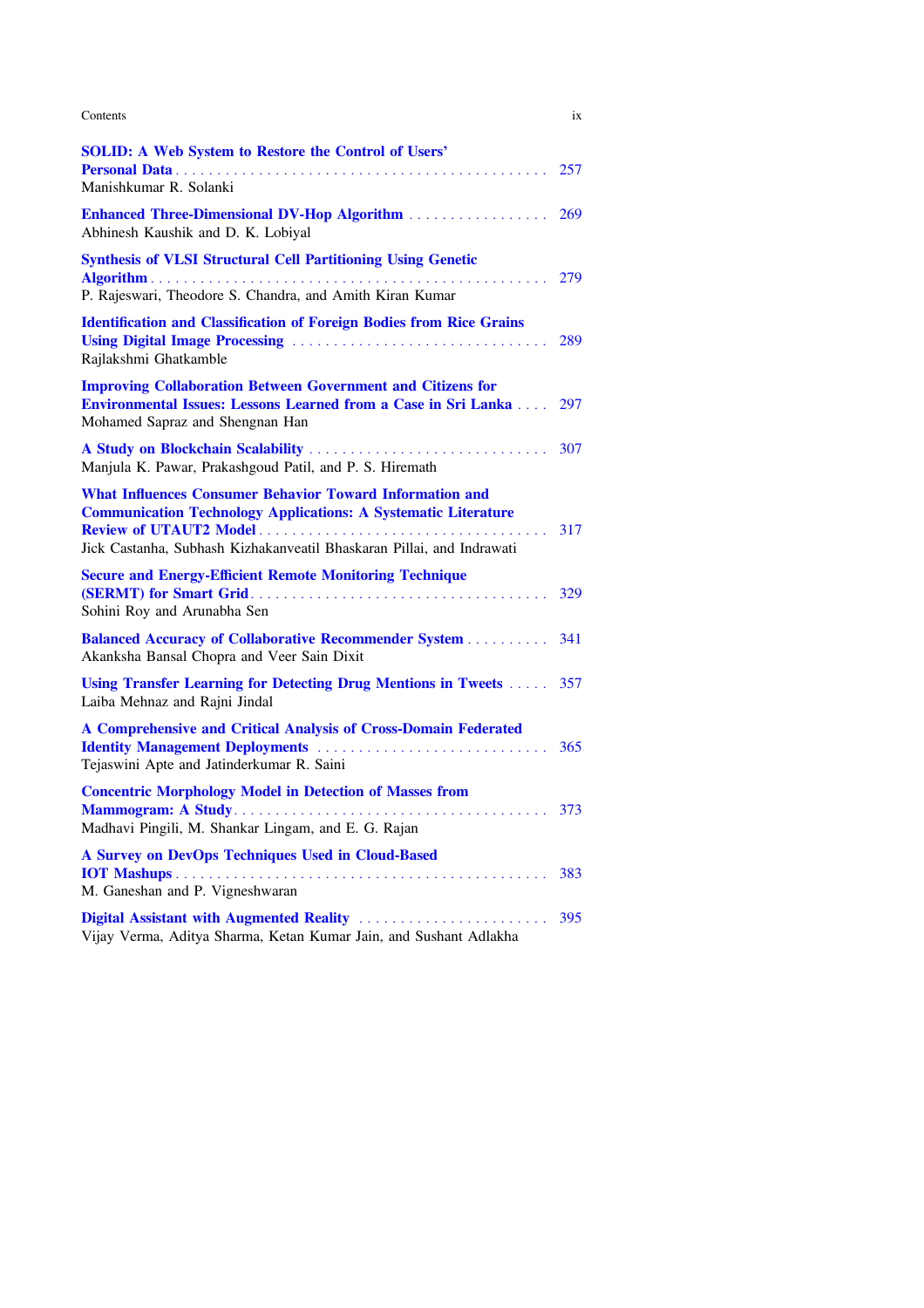| Contents |  |
|----------|--|
|----------|--|

| X                                                                                                                                                                            | Contents |
|------------------------------------------------------------------------------------------------------------------------------------------------------------------------------|----------|
| <b>An Experimental Approach Toward Type 2 Diabetes Diagnosis</b><br>Ratna Patil, Sharvari Tamane, and Kanishk Patil                                                          | 405      |
| <b>Predicting Students Performance Through Behavior and</b><br><b>Computational Thinking in Programming </b><br>Vinayak Hegde, H. N. Meghana, R. Spandana, and M. S. Pallavi | 417      |
| Deployment of Ambulance with Maximum Area Coverage by Using<br>Amandeep Kaur                                                                                                 | 431      |
| <b>Detection of DDOS Attacks Using Machine Learning Techniques:</b><br>Datla Anurag Varma, Ravi Ashish, V. Venkata Sai Sandeep, B. Venkatesh,<br>and R. Kannadasan           | 439      |
| <b>Revisiting Algorithms for Resource Discovery in Unstructured</b><br>Abhijith Jayan, Subi George Samuel, and P. Jayakumar                                                  |          |
| 802.11 Frame-level Network IDS for Public Wireless Networks<br>Anish Sujanani and Shashidhar Pai                                                                             | 453      |
| <b>Machine Learning for Malicious URL Detection </b><br>Gold Wejinya and Sajal Bhatia                                                                                        | 463      |
| <b>Implementation of OSPFv3 in IPv4 and IPv6 for Establishing</b><br>Fatema Zaman Sinthia, Afsana Nasir, Bijan Paul,<br>Mohammad Rifat Ahmmad Rashid, and Md Nasim Adnan     | 473      |
| <b>Obstacle Avoiding and Fire Extinguishing Robot for Everyday</b><br>Moumita Kabir, Fatima Noor Popy, Bijan Paul,<br>Mohammad Rifat Ahmmad Rashid, and Khan Raqib Mahmud    | 483      |
| A Survey on Internet of Things (IoT): Communication Model,<br>R. Venkadeshan and M. Jegatha                                                                                  | 493      |
| Violence Detection Through Surveillance System 503<br>Abhishek Deshmukh, Kshitij Warang, Yash Pente, and Nilesh Marathe                                                      |          |
| <b>Influence of Big Data Capabilities in Knowledge</b><br>Ravi Shankar Jha and Priti Ranjan Sahoo                                                                            | 513      |
| <b>Logistically Supervised Aspect Category Detection Using Data</b><br>Co-occurrence for Sentiment Analysis<br>Anice John and Reshma Sheik                                   | 525      |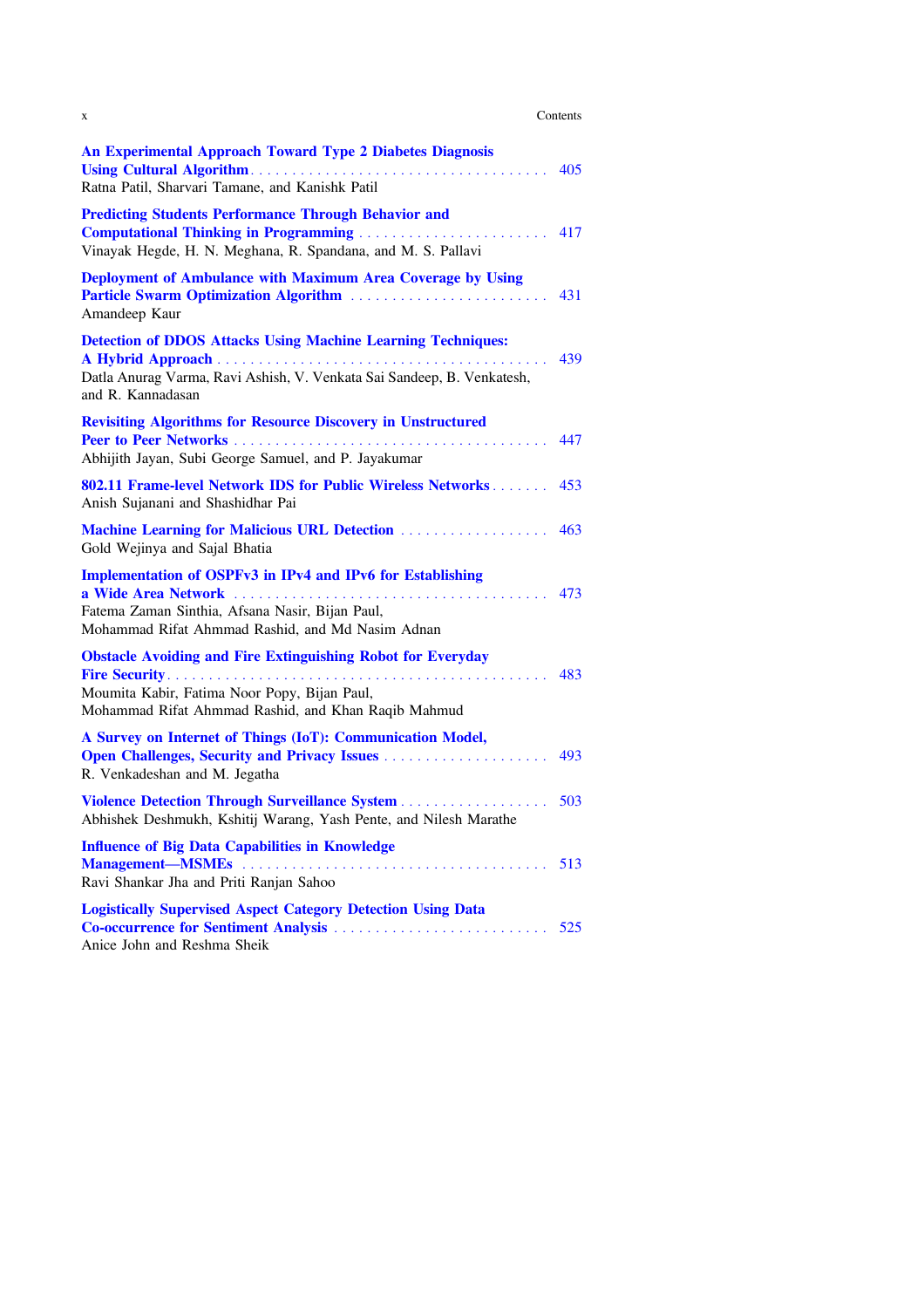| Contents                                                                                                                                                                                                    | X1  |
|-------------------------------------------------------------------------------------------------------------------------------------------------------------------------------------------------------------|-----|
| <b>Automated Dietary Monitoring System: A Novel Framework </b><br>Samiul Mamud, Punyasha Chatterjee, Saubhik Bandyopadhyay,<br>and Suchandra Bhandari                                                       | 535 |
| <b>Intruder Insinuation and Smart Surveillance Using Face Detection</b><br>M. Rajesh Khanna, G. Prakash Raj, S. Prem Kumar,<br>and N. S. Vignesh Raaj                                                       | 543 |
| Misinformation Analysis During Covid-19 Pandemic<br>Shubhangi Rastogi and Divya Bansal                                                                                                                      | 553 |
| An Agent-Based Cloud Service Negotiation in Hybrid Cloud<br>Saurabh Deochake and Debajyoti Mukhopadhyay                                                                                                     | 563 |
| <b>IoT-Based Smart Farming Application for Sustainable Agriculture</b><br>Sanjeevakumar M. Hatture and Pallavi V. Yankati                                                                                   | 573 |
| <b>Follow Me: A Human Following Robot Using Wi-Fi Received</b><br>V. Geetha, Sanket Salvi, Gurdeep Saini, Naveen Yadav,<br>and Rudra Pratap Singh Tomar                                                     | 585 |
| <b>Implementation of Arithmetic Unit for RNS Using <math>2^n + 3</math> as Base</b> 595<br>Nagaraj R. Aiholli, Uday V. Wali, and Rashmi Rachh                                                               |     |
| Hybridization of Artificial Bee Colony Algorithm with Estimation<br>of Distribution Algorithm for Minimum Weight Dominating<br>Sima Shetgaonkar and Alok Singh                                              | 607 |
| <b>Privacy Preservation for Data Sharing with Multi-party Access</b><br>Control in Cloud Computing: A Review Paper<br>Shubhangi Tanaji Khot, Amrita A. Manjrekar, and Rashmi J. Deshmukh                    | 621 |
| Nitheesh Chandra Yaratapalli, Reethesh Venkataraman,<br>Abhishek Dinesan, Ashni Manish Bhagvandas, and Padmamala Sriram                                                                                     | 629 |
| <b>Survey on Advanced Spectrum Sharing Using Cognitive Radio</b><br>Mohamed Hassan, Manwinder Singh, and Khaild Hamid                                                                                       | 639 |
| <b>An AI-Based Pedagogical Tool for Creating Sketched Representation</b><br>of Emotive Product Forms in the Conceptual Design Stages<br>Sunny Prakash Prajapati, Rahul Bhaumik, Tarun Kumar, and Unais Sait | 649 |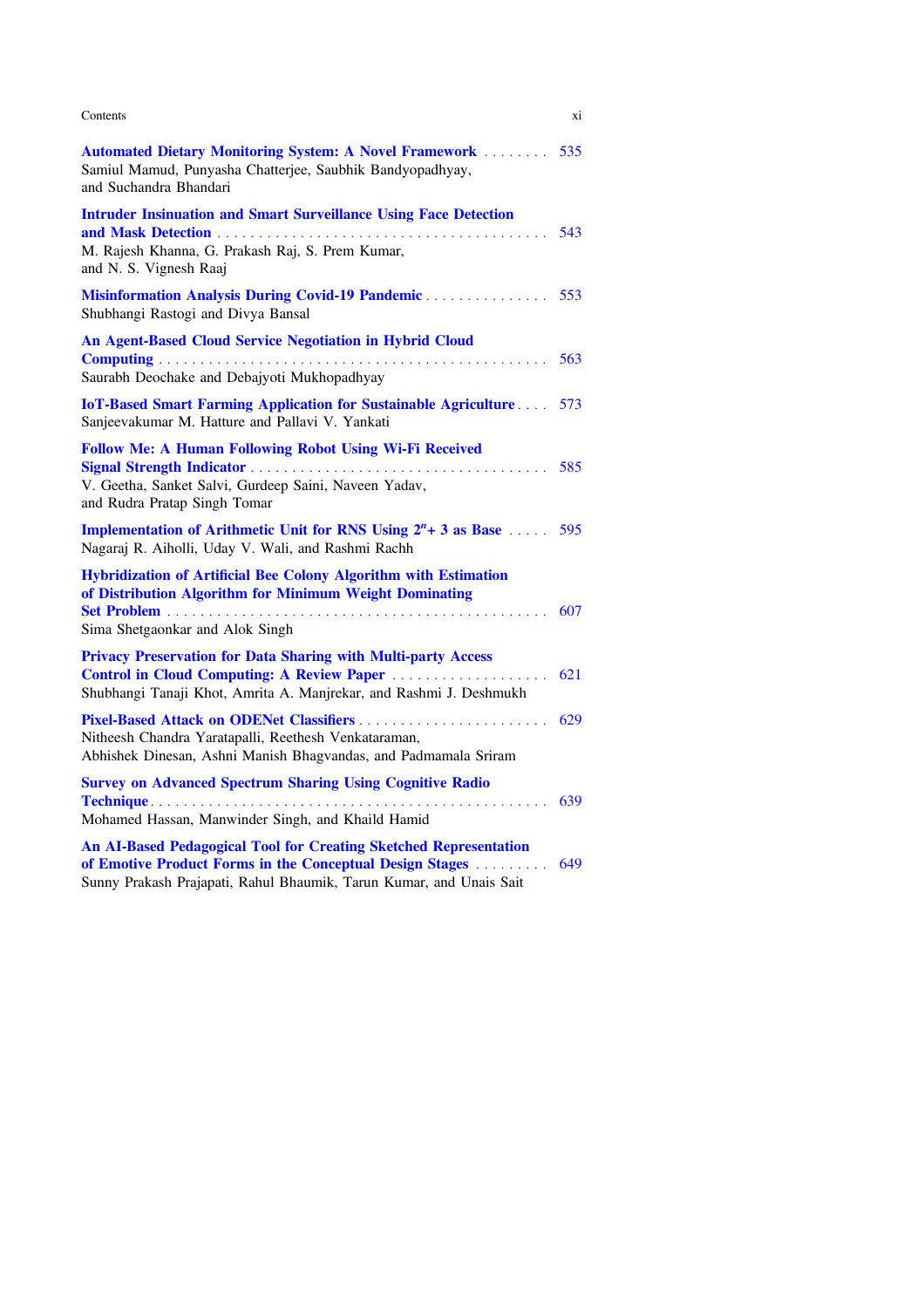| Contents |  |
|----------|--|
|----------|--|

| xii                                                                                                                                                                                                                                    | Contents |
|----------------------------------------------------------------------------------------------------------------------------------------------------------------------------------------------------------------------------------------|----------|
| <b>Social Interaction-Enabled Industrial Internet of Things for Predictive</b><br>M. S. Roopa, B. Pallavi, Rajkumar Buyya, K. R. Venugopal, S. S. Iyengar,<br>and L. M. Patnaik                                                        | 661      |
| <b>Emerging Trends in the Marketing of Financially Engineered</b><br>Sunitha Ratnakaram, Venkamaraju Chakravaram, Nitin Simha Vihari,<br>and G. Vidyasagar Rao                                                                         | 675      |
| <b>Attitude of the International Students Towards Integrating</b><br><b>ICT in Foreign Language Learning: A Case Study </b><br>Khushboo Kuddus and Nafis Mahmud Khan                                                                   | 685      |
| Gunjan Sethi and Harsh                                                                                                                                                                                                                 |          |
| Ngo Sy Trung, Do Huu Hai, Pham Van Tuan, and Nguyen Tien Long                                                                                                                                                                          | 707      |
| A Multi-factorial Code Coverage Based Test Case Selection<br>Prashant Vats, Zunaid Aalam, Satnam Kaur, Amritpal Kaur,<br>and Saravjit Kaur                                                                                             |          |
| New Horizons for the Application of Microalgae in the National<br>L. N. Medvedeva and O. Roiss                                                                                                                                         | 733      |
| <b>Context of the Ghanaian Government: Social Media and Access</b><br>Adasa Nkrumah Kofi Frimpong, Ping Li, Samuel Adu-Gyamfi,<br>and Sandra Chukwudumebi Obiora                                                                       | 741      |
| <b>Convolutional Neural Network and Data Augmentation for</b><br>Sakorn Mekruksavanich and Anuchit Jitpattanakul                                                                                                                       |          |
| <b>Cybersecurity Attacks: Analysis of "WannaCry" Attack and</b><br><b>Proposing Methods for Reducing or Preventing Such Attacks</b><br>Sumaiah Algarni                                                                                 | 763      |
| <b>Enhancing Trust and Immutability in Cloud Forensics </b><br>Pranay Chauhan and Pratosh Bansal                                                                                                                                       | 771      |
| A Fuzzy Time Series Prediction Model of the COVID-19 Epidemic 779<br>Mohammad Minhazul Alam, S. M. Shahadat Hossain,<br>Md. Romman Riyadh Shishir, Sadman Hasan, Eumna Huda,<br>Sabrina Yeasmin, Abdul Motaleb, and Rashedur M. Rahman |          |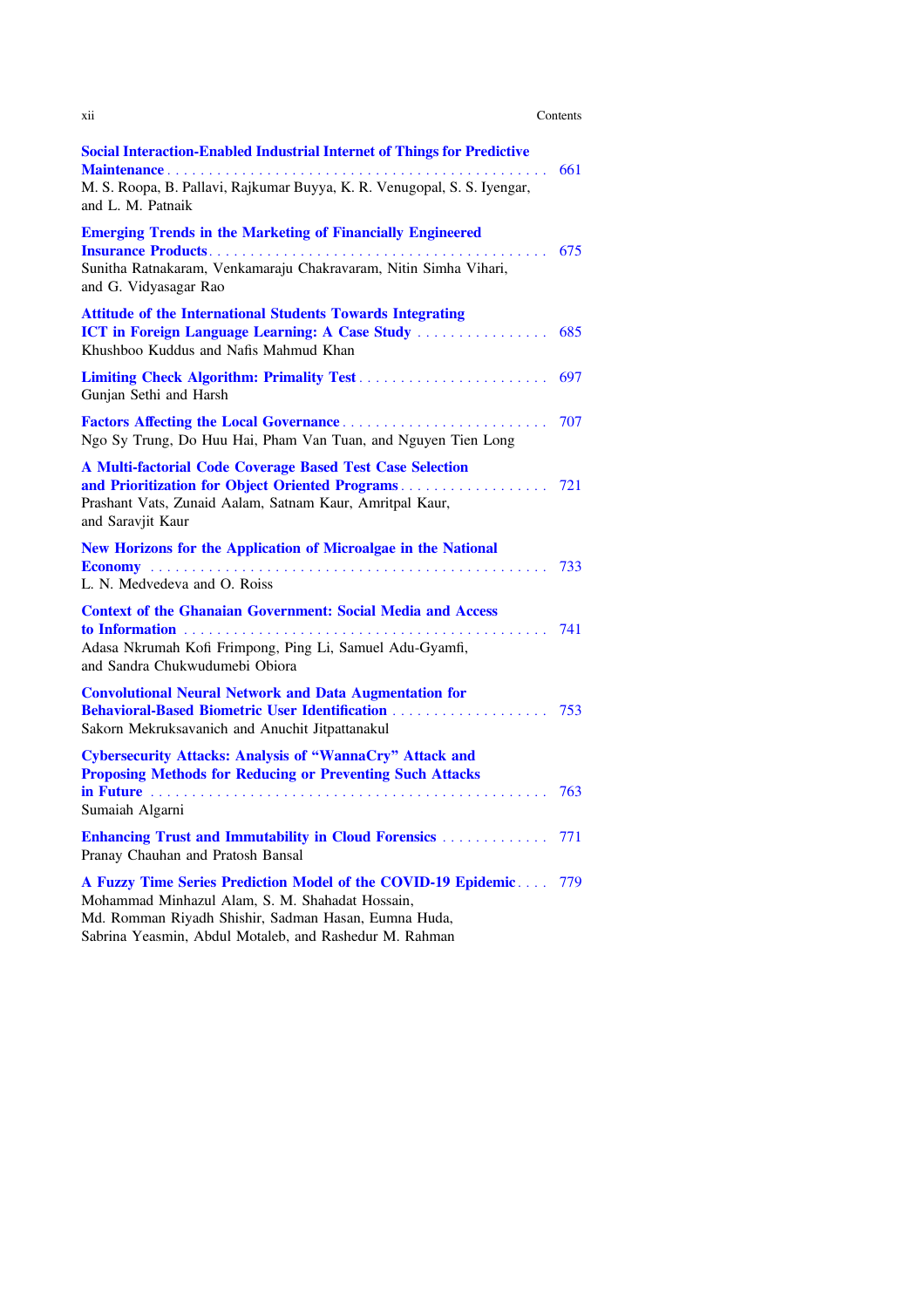| Contents<br>. | $\cdots$<br>X111 |
|---------------|------------------|
|               |                  |

| <b>Modelling of Generation and Utilization Control for Isolated</b><br>Kuldip Singh, Satyasis Mishra, Davinder Singh Rathee,<br>Demissie Jobir Gemecha, and R. C. Mohanty |  |
|---------------------------------------------------------------------------------------------------------------------------------------------------------------------------|--|
| <b>Toyama de Walking: Practice of Location-Based Data Collection</b><br>Yuya Ieiri, Hung-Ya Tsai, and Reiko Hishiyama                                                     |  |
| <b>Graphene-Based Wireless Power Transmission:</b><br>P. C. Nissimagoudar, H. M. Gireesha, R. M. Shet, Nalini C. Iyer,<br>Ajit Bijapur, and H. R. Aishwarya               |  |
| <b>Vision-Based Driver Authentication and Alertness Detection</b><br>P. C. Nissimagoudar, A. V. Nandi, H. M. Gireesha, R. M. Shet,<br>and Nalini C. Iyer                  |  |
| <b>ICT4D in Channelling Welfare Services in India: Case Study</b><br>Komal Ramdey and Hasnain Bokhari                                                                     |  |
|                                                                                                                                                                           |  |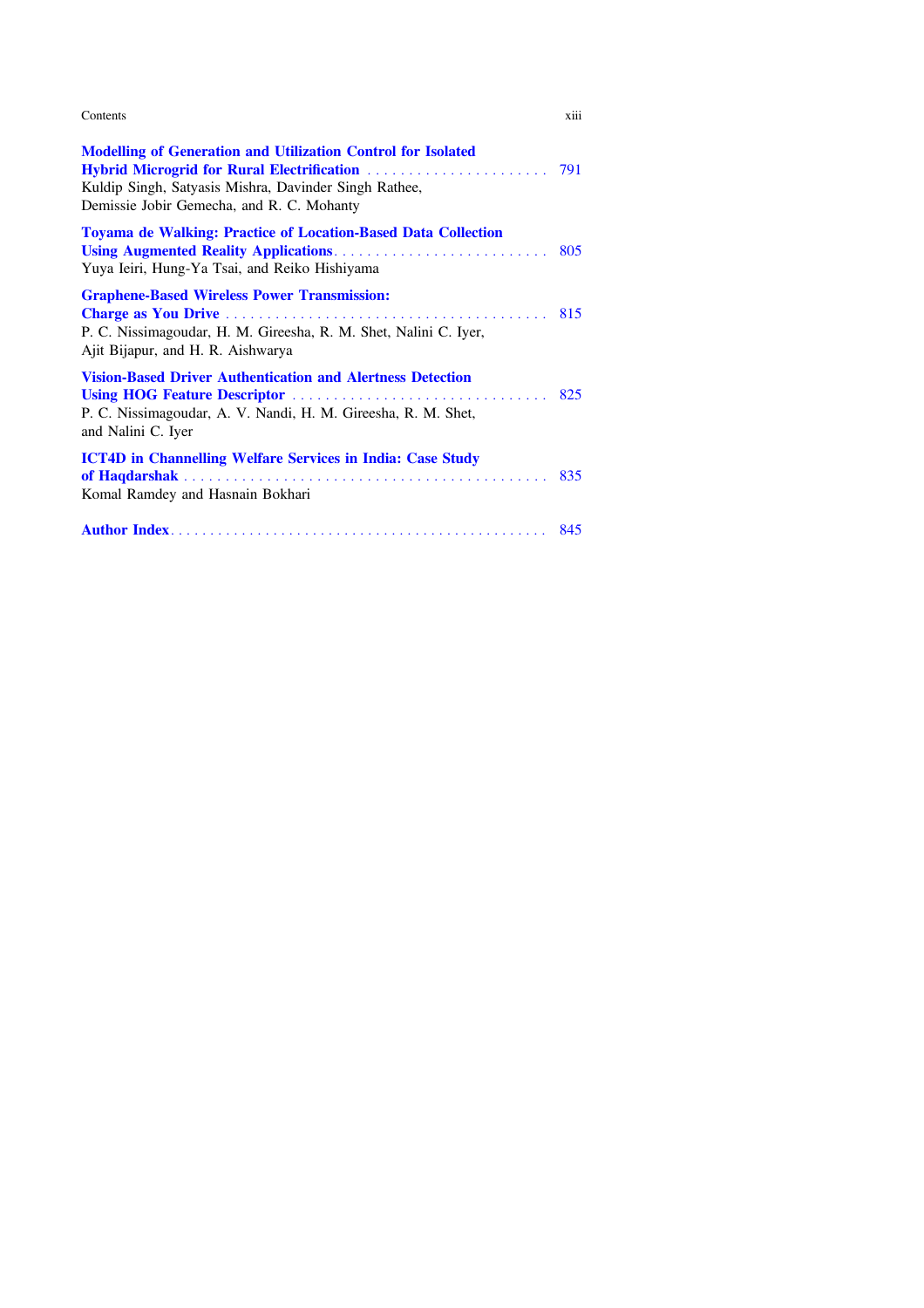### About the Editors

Milan Tuba is the Vice Rector for International Relations, Singidunum University, Belgrade, Serbia and was the Head of the Department for Mathematical Sciences at State University of Novi Pazar and the Dean of the Graduate School of Computer Science at John Naisbitt University. He received B.S. in Mathematics, M.S. in Mathematics, M.S. in Computer Science, M.Ph. in Computer Science, Ph.D. in Computer Science from University of Belgrade and New York University. From 1983 to 1994 he was in the U.S.A. first at Vanderbilt University in Nashville and Courant Institute of Mathematical Sciences, New York University and later as Assistant Professor of Electrical Engineering at Cooper Union School of Engineering, New York. During that time he was the founder and director of Microprocessor Lab and VLSI Lab, leader of scientific projects and theses supervisor. From 1994 he was Assistant Professor of Computer Science and Director of Computer Center at University of Belgrade, from 2001 Associate Professor, Faculty of Mathematics, University of Belgrade, from 2004 also a Professor of Computer Science and Dean of the College of Computer Science, Megatrend University Belgrade. He was teaching more than 20 graduate and undergraduate courses, from VLSI Design and Computer Architecture to Computer Networks, Operating Systems, Image Processing, Calculus and Queuing Theory. His research interest includes nature-inspired optimizations applied to computer networks, image processing and combinatorial problems. Prof. Tuba is the author or coauthor of more than 200 scientific papers and co editor or member of the editorial board or scientific committee of a number of scientific journals and conferences. He was invited and delivered around 60 keynote and plenary lectures at international conferences. Member of the ACM, IEEE, AMS, SIAM, IFNA.

Shyam Akashe is a Professor at ITM University, Gwalior, Madhya Pradesh, India. He completed his Ph.D. at Thapar University, Punjab, and his M.Tech. in Electronics and Communication Engineering at the Institute of Technology & Management, Gwalior. He has authored 190 publications, including more than 50 papers in SCI-indexed journals. His main research focus is low-power system on chip (SoC) applications in which static random access memories (SRAMs) are

xv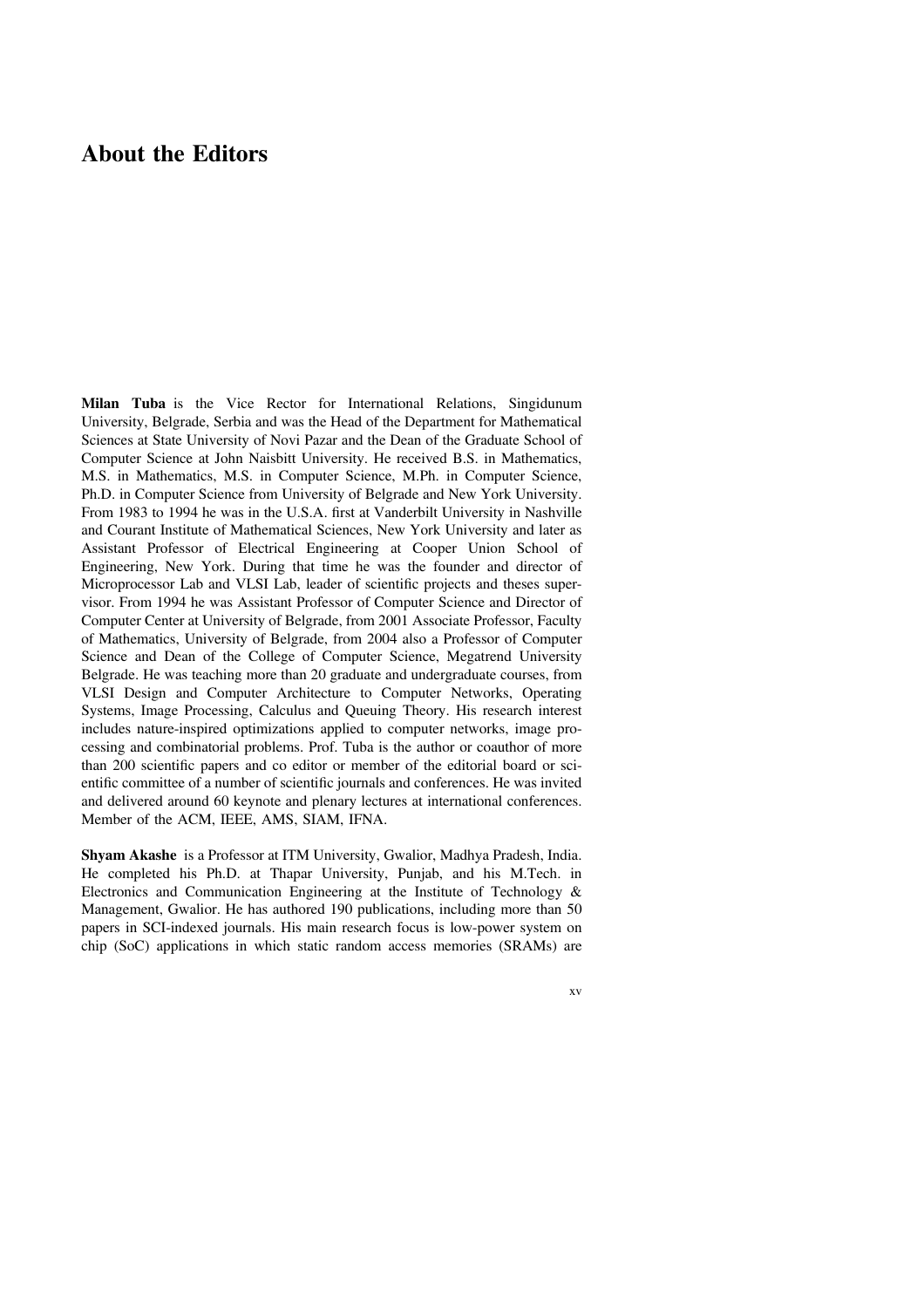omnipresent. He has authored two books entitled Moore's Law Alive: Gate-All-Around (GAA) Next Generation Transistor published by LAMBERT Academic Publishing, Germany, and Low Power High Speed CMOS Multiplexer Design published by Nova Science Publishers, Inc., New York, USA. He has also published over 120 papers in leading national and international refereed journals of repute. Dr. Akashe has participated in numerous national and international conferences and presented over 100 papers.

Amit Joshi is currently the Director of Global Knowledge Research Foundation, also an Entrepreneur & Researcher who has completed his Masters and research in the areas of cloud computing and cryptography in medical imaging. Dr. Joshi has an experience of around 10 years in academic and industry in prestigious organizations. Dr. Joshi is an active member of ACM, IEEE, CSI, AMIE, IACSIT, Singapore, IDES, ACEEE, NPA, and many other professional societies. Currently, Dr. Joshi is the International Chair of InterYIT at International Federation of Information Processing (IFIP, Austria). He has presented and published more than 50 papers in national and international journals/conferences of IEEE and ACM. Dr. Joshi has also edited more than 40 books which are published by Springer, ACM, and other reputed publishers. Dr. Joshi has also organized more than 50 national and international conferences and programs in association with ACM, Springer, and IEEE to name a few across different countries including India, UK, Europe, USA, Canada, Thailand, Egypt, and many more.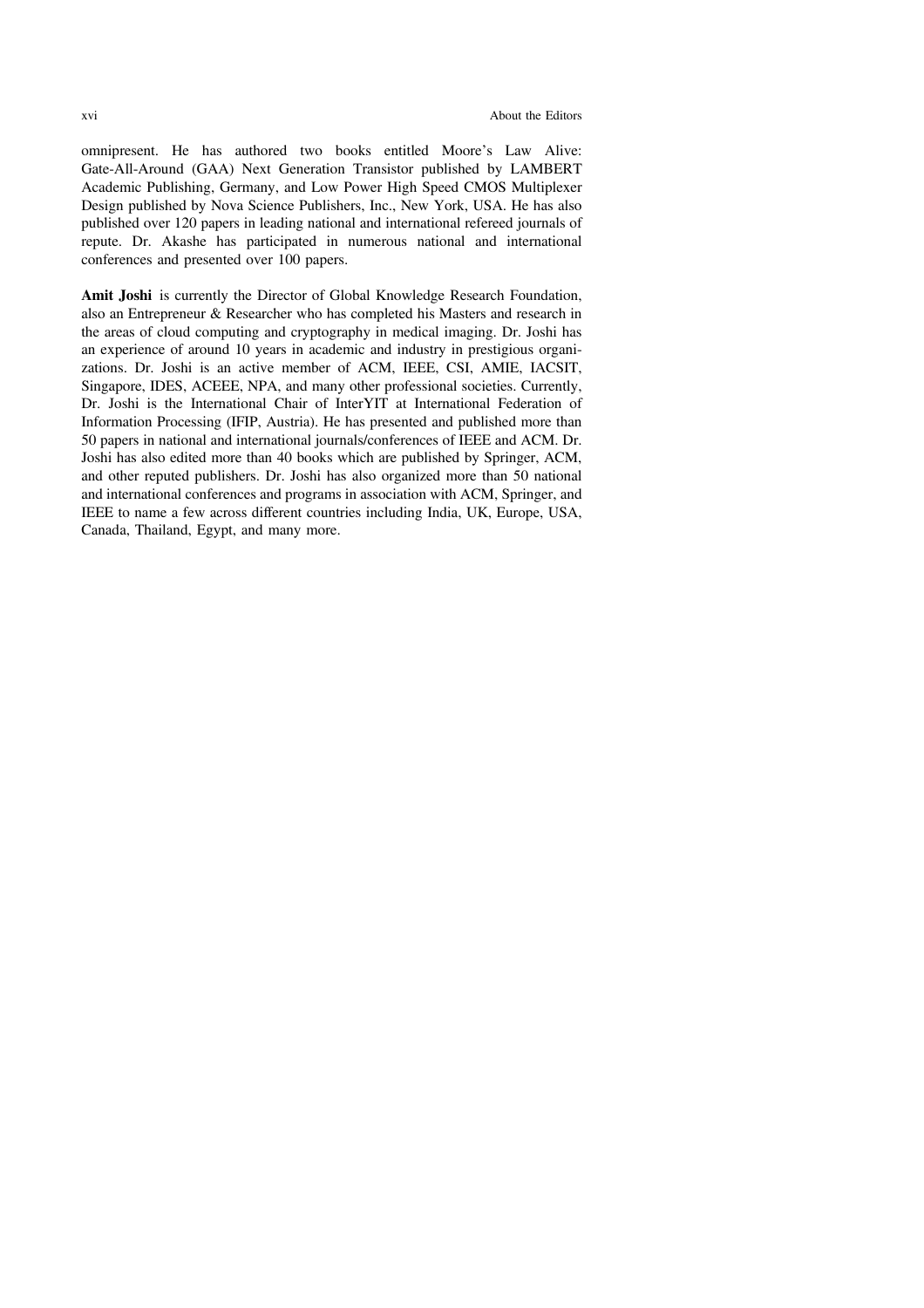# **Classification of Leaves Using Convolutional Neural Network and Logistic Regression**



63

**Sapan Naik and Hinal Shah**

**Abstract** The dissemination of this research paper proffers the method of classifying and recognizing the different leaves of plants from their image. The leaves of plants contain different features which vary from each other considering from its shape, size, texture, and color. The image of the leaf is captured from each curve, and the dataset of 50,000 images has been prepared for 50 plants (1000 images/plant) of South Gujarat. Pre-trained convolutional neural network (CNN) is utilized as a feature extractor, and logistic regression (LR) is used as a classifier for leaf classification. CNN is visualized using deconvolutional network (DN) to get an insight into extracted leaf's features. The process of leaf classification includes (1) dataset preparation and (2) features are extracted using pre-trained CNN models. This paper outlines six CNN models which are experimented, namely as Inception v4, Xception, ResNet, InceptionResNetV2, DenseNet, and MobileNet. (3) Stated on the extracted features, LR is trained and used for classification. (4) Finally used DN for visualizing features, which provides the insight into classification results. In experiments, Xception confers the highest Rank-1 accuracy of 93.4% and ResNet withholds with poor performance with 36.48% Rank-5 accuracy. MobileNet nearly takes 2.17 min for training and classification which is the fastest. DenseNet is the slowest and takes 30.48 min for leaf classification. MobileNet is accurate and is relatively close to Xception model and pursue of exceptionally fast execution. In our experiments, DN claims the shape and texture of a leaf (diverse orders of venation) are significant features for classification.

**Keywords** Convolutional neural network · Deconvolutional network · Feature extractions · Leaves classification · Logistic regression

S. Naik (⊠) · H. Shah

Babu Madhav Institute of Information Technology, Uka Tarsadia, Surat, Gujrat 394350, India e-mail: Sapan2307@gmail.com

<sup>©</sup> The Editor(s) (if applicable) and The Author(s), under exclusive license to Springer Nature Singapore Pte Ltd. 2021

M. Tuba et al. (eds.), *ICT Systems and Sustainability*, Advances in Intelligent Systems and Computing 1270, https://doi.org/10.1007/978-981-15-8289-9\_7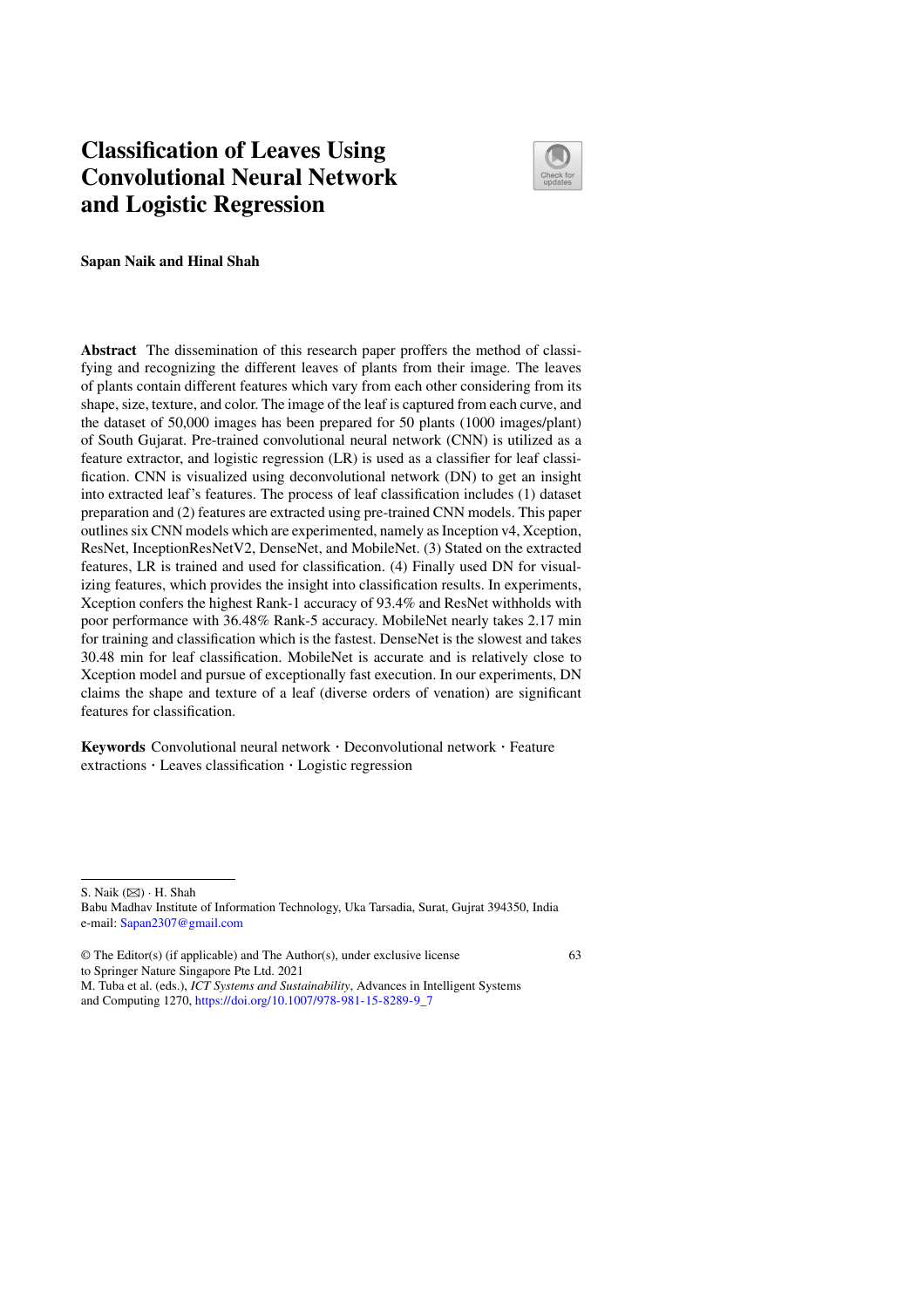### **1 Introduction**

We live in a diverse world where there are indistinct trees. Trees and plants are the residual of the ecosystem and which are the necessity of our existence and sustainability. There are several plants which are not categorized in urban and rural streets. Approximately, 20% of the world population can differentiate them and the rest of us are not aware of the species of plants [1]. Hence, it is a laborious task to distinguish between them; we are going to bifurcate their leaves using computer vision technology.

Nonetheless, we know some of the species of trees and plants; still, it is quite challenging to differentiate similar kinds of leaves with precision. To maintain the perfection of these leaves, all the direct, as well as indirect details relevant to the leaves, should be acknowledged. All the minor details like the shape of the leaf, the sub-branch of the leaf, its texture, size, color are important for the identification of leaves [2].

Latterly, deep learning and CNN have availed a lot of popularity. Deep learning extracts the features of the image and drastically reduces the error in image recognition. CNN has been dominating in the field of image classification since long [3]. The influence of deep learning has been observed, when the team of Hinton won the ImageNet in image classification competition [4]. Plenty of work was done on the initial CNN model, and at the present moment, there are many modern CNN architecture models available which have outstanding performance. Some of them are Inception, ResNet, Xception, and MobileNet [5].

### **2 Related Work**

By using Caffe model of deep convolutional network for implementation, an average accuracy of 96.3% was accomplished. Resulting to this, 44 different species of plants of Royal Botanic Gardens, Kew, England, had been classified using CNN [2] and 13 different types of plant diseases were identified out of healthy leaves [6], and visualization technique based on the deconvolutional networks was utilized for visualizing features. LeafNet—a plant identification system was developed [7] based on CNNs. LeafSnap, Flavia, and Foliage datasets were used for training and evaluating CNN. Results showed better performance compared to handcrafted customized systems.

For classification of the leaf, Life CLEF 2015 dataset was used [8]. CNN was used with three architectural models, namely GoogLeNet, AlexNet, and VGGNet. It attained an overall accuracy of 80% and an inverse rank score of 0.752.With the usage of CNN, leaf classification was implemented, where they had clinched that the shape is not a dominant feature for leaf, and it was more preferable to opt for different orders of venation. Deconvolutional network was used to get insight into chosen features. Plant identification from leaf vein patterns using CNN was proposed in [9] three different legume species: white bean, red bean, and soybean had been classified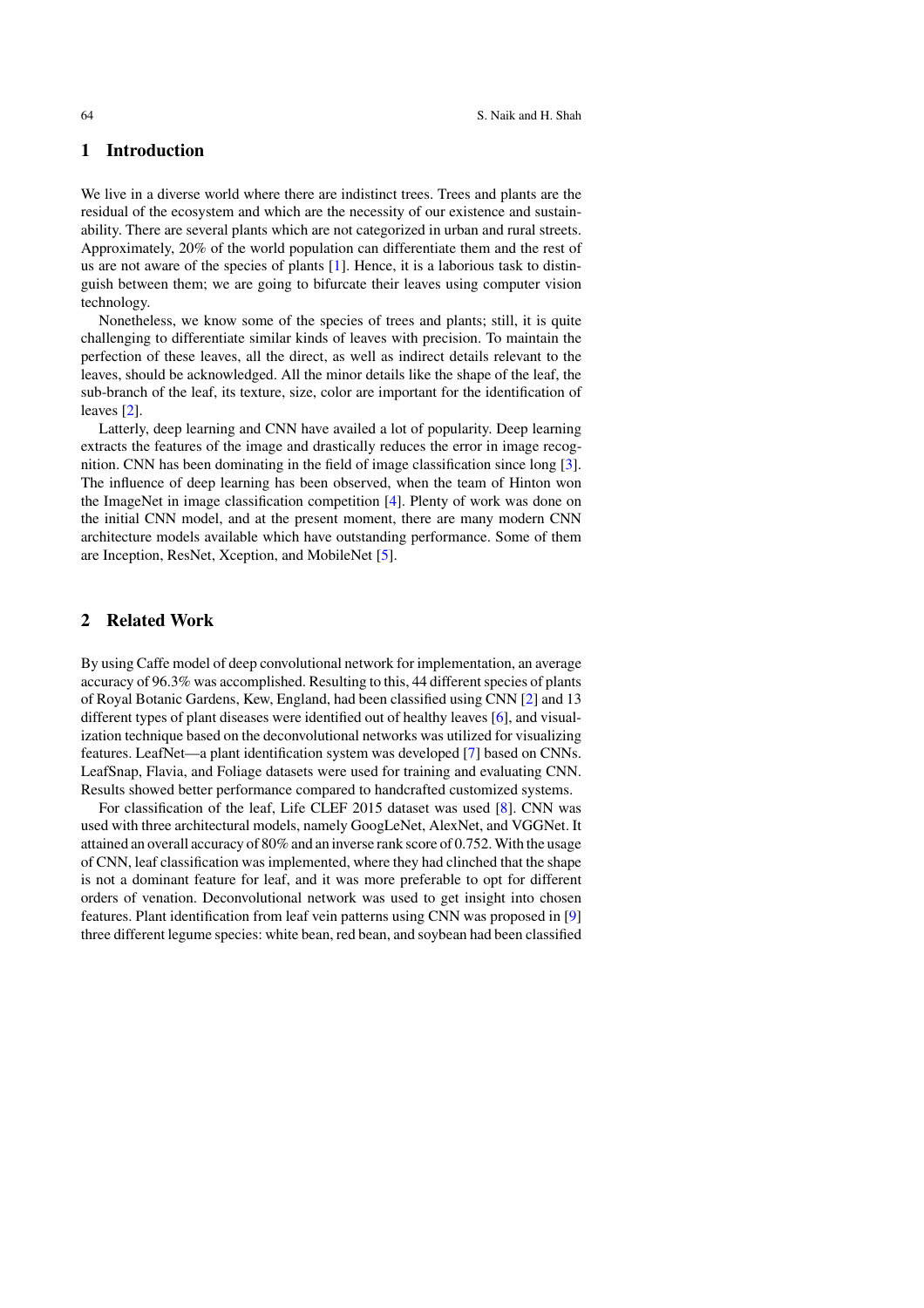for the experiment. Fine-grained plant classification system submitted to LifeCLEF 2014 was presented in [10] where CNN was used, and they had achieved the score of 0.249. Forming of the complication in plant classification, digital morphometric techniques were reviewed in [11]. LeafSnap—a mobile application for plant species identification was developed using computer vision algorithms in [12]. It used the traditional method of image capturing, segmentation, feature extraction, and classification using available dataset. Dataset contains samples of 184 trees in the Northeastern USA.

Dataset was assembled in a native environment for the classification of plants where 10,000 images of 100 ornamental plant species were captured using the mobile phone [13] in Beijing Forestry University campus. Deep learning approach was used and achieved a recognition rate of 91.78% on the BJFU100 dataset. A tree classification system treelogy was established [14], where CNN and SVM were used to classify trees based on their leaves. Dataset of 57 trees with 5408 leaf images was prepared. Diseased leaf segmentation and recognition method were proposed in [15] using the fusion of superpixel, K-means, and pyramid of histograms of orientation gradients (PHOG) algorithm.

To increase the dataset size, six augmentation techniques were applied on three leaf datasets, namely Folio, AgrilPlant, and the Swedish in [16]. CNN was used to implement leaf classification task using AlexNet and GoogleNet. Seven new invariants (translation, rotation, and scaling invariants) for multi-component shapes were proposed in [17] for leaf classification issue. New invariants were robust to noise and mild deformations.

### *2.1 Contributions*

A dataset with 50,000 images of leaves has been created for 50 different plants of South Gujarat, and the approach is presented for classification of leaves. CNN is used for feature extraction process with six architecture models, namely Inception v4, Xception, InceptionResNetV2, DenseNet, ResNet50, and MobileNet and to get its insight and extracted features (based on which leaves are categorized); DN is used. LR classifier is utilized for training and classification purpose. All the outcomes of the experiment have been compared with available work.

### **3 Materials and Methods**

The preparation of dataset is discussed with the data augmentation method used. Here in this division, how to train, tune, and implement the CNN model is briefed. Later, short details of CNN architecture models are provided. At the end of this division, LR and DN are briefly discussed.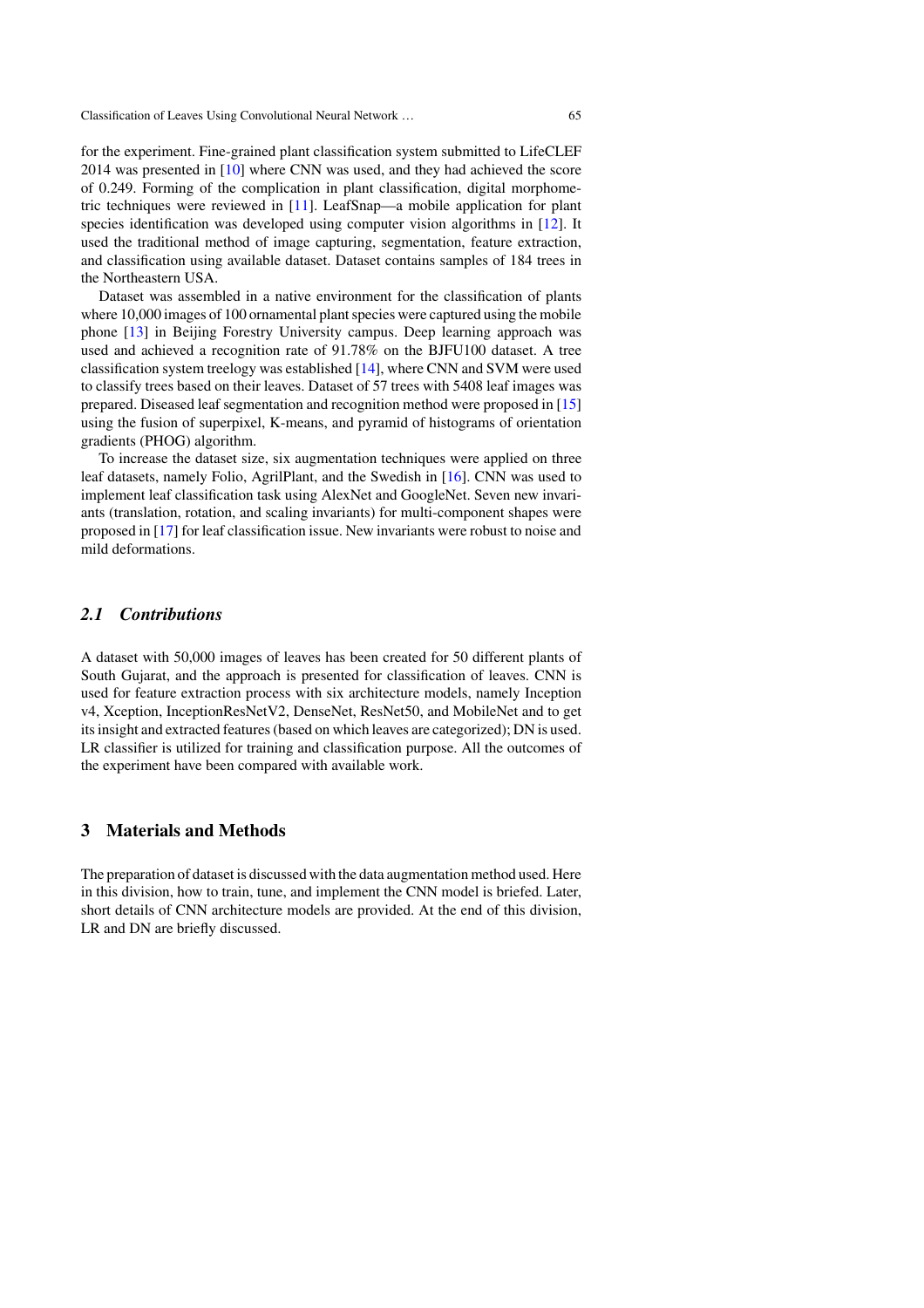### *3.1 Dataset Preparation and Data Augmentation*

The dataset of 50,000 images was befallen to categorize the leaves. For preparing the database, fifty different plants of South Gujarat were selected. Indiscriminating leaves, 100 s of them were gathered concerning each plant. Each of them is determined and verified by the native citizens (aged above 48 years) living in the vicinity of a particular plant. Total 1000 images of leaves are captured from 100 leaves (ten images of each leaf with different positions). For dataset preparation, iPhone 6 s is used to capture images. All the images are captured from top view (putting leaf beneath the camera) in daylight. White paper is used as background for capturing all images to reduce segmentation issue. The size (resolution) of captured images is 2448  $\times$  2448 pixels. Images are resized to 224  $\times$  224 and 299  $\times$  299 based on CNN model. The two beneficial reasons for resizing are 1. CNN needs fixed-size input images and 2. to reduce computational time.

For reducing overfitting problem, dataset's size is increased by applying position shifting, rotation, and scaling. Even brightness and contrast corrections are performed, for increasing size of dataset. As CNN does not require any preprocessing on images except resizing, no other modifications have been performed on the dataset. We have applied data augmentation to 200 randomly selected images of each plant and created 400 new images out of it for each plant. In this way, we have enlarged the dataset to 70,000 images.

More detail of dataset (i.e., name of each plant whose leaf is considered for preparing dataset with one sample leaf image) is available at https://drive.google. com/open?id=1iN4QLGFYD2AHLMWx-FlcPoLczkp\_\_lqw.

Dataset samples (100 images of each leaf) are available at https://drive.google. com/open?id=1No7P5M7gwaCQC–yEZuph0xpKDXazMua.

### *3.2 Overview of Convolution Neural Network*

Basic CNN architecture contains four layers, namely convolution, nonlinearity, pooling, and fully connected. Each layer may occur multiple times in architecture. The number of each layer depends on the structure/model under use.

### **3.2.1 Convolution Layer**

It is the uppermost layer of CNN which inputs an image. In this layer, filter (kernel or neuron) is applied to the image. Normally, filter size is  $3 \times 3 \times$  depth, where the depth of input image and filter is the same. Values of filter are multiplied with the pixel value of the image, and new array is created as output. This operation is called convolving, and output of convolving is two-dimensional array which is called feature map or activation map [18].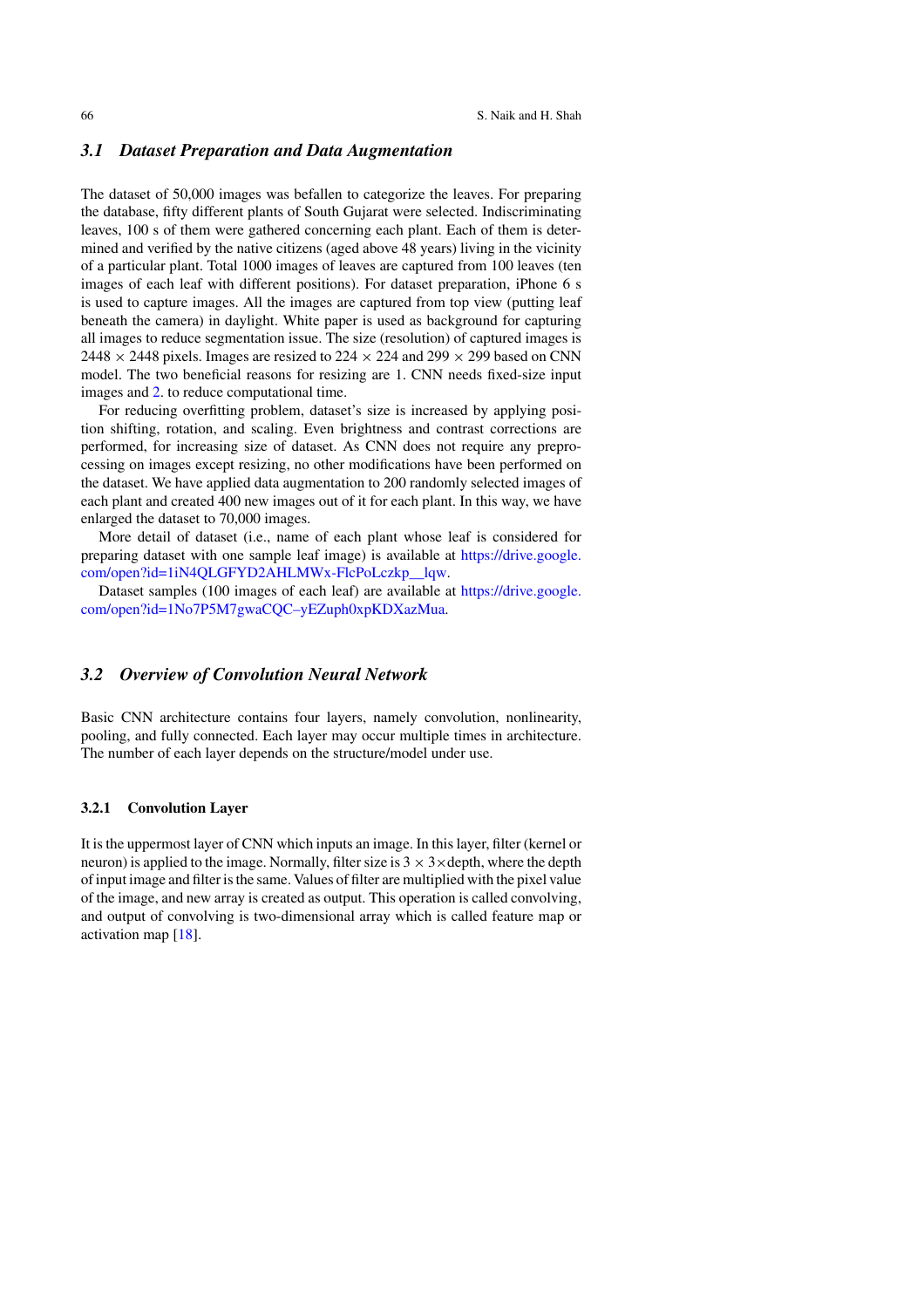

**Fig. 1** Operation in convolution layer **a** 3  $*$  3 filter representation **b** convolving operation when feature is available **c** convolving operation when feature is not available

Various filters are practiced over convolution layer where individual filter represents various features of images like color, curve, or intensity. To spectacle the filters, convolving operation and shape detector filter are shown in Fig. 1.

### **3.2.2 Nonlinearity Layer**

Different activation functions are applied to this layer. Some of these activation functions are Relu, sigmoid, and tanh. Relu is more preferable because it speeds up the training process.

### **3.2.3 Pooling Layer**

Pooling layer is used for reducing the size of the activation map. Pooling reduces the chances of overfitting due to less parameter. Commonly pooling is performed with the size of  $2 \times 2$ . Different forms of pooling are max, mean, and median but max pooling is more popular. The output of pooling layer is given for flattening step where the two-dimensional array is converted into a single vector because this vector goes as an input to an artificial neural network.

### **3.2.4 Fully Connected Layer**

This layer comprises neural network where each of the neurons is connected with the neighbor layer's neuron. Here, this layer sets the weight and bias.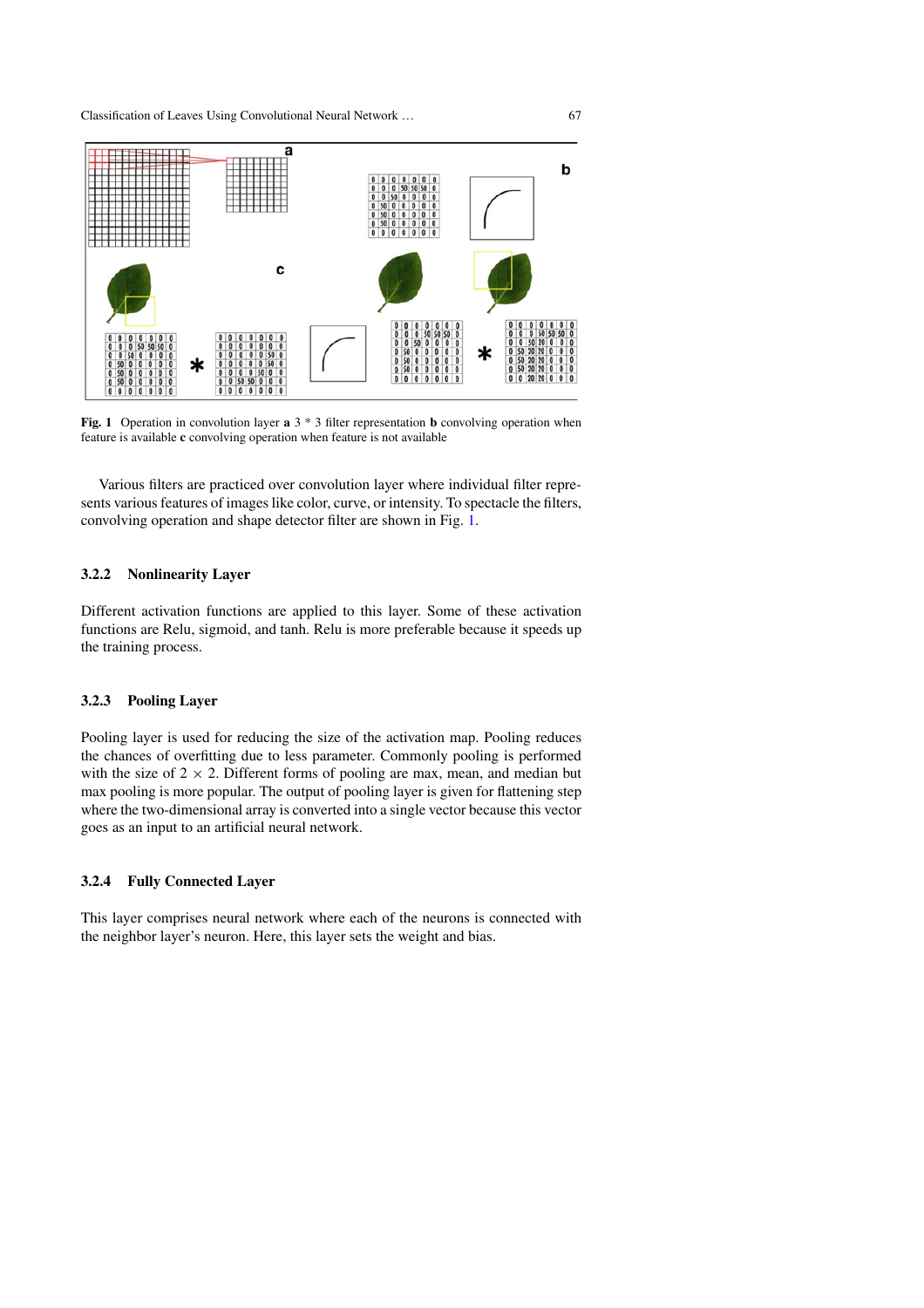### *3.3 Tuning the CNN Model*

Tuning normally contains three phases, i.e., training, validating, and testing [3]. In the training phase, model is trained using dataset. Later on, this model gets validated, and finally, it gets tested in the testing phase using new input for the same dataset.

Tuning is also associated with choosing the right architecture for CNN or designing the new one [3]. Various architectures are available nowadays like AlexNet, GoogleNet, InceptionResNet, VGG, etc. It is preferable to utilize standard network architecture in the beginning. In tuning CNN, one needs to decide different parameters of the model like weight, biases, epoch, learning rate, validation, and testing percentage. Normally, backward propagation method is used to set these parameters. Once training gets completed, all the parameters are saved in a binary file known as a model.

When new image is under consideration, the saved model is loaded in the same network architecture and prospect of the new image is calculated. The process is termed as inference or prediction. During training, we split the dataset into batches, and we give training in rounds or iterations, which is called epoch.

### *3.4 Implementation of CNN*

There is a technique called transfer learning, which reduces lot of work by using a fully trained model, already trained on dataset like ImageNet. The existing weights for new classes will be retrained. This can be run in less time on the laptop, without requiring a GPU. Time taken depends on the CNN model under consideration. Though it is not as good as full training but is unexpectedly effective.

### *3.5 CNN Architecture Models*

Many architecture models are available for implementing CNN. Here, we have briefly discussed VGGNet, Inception, Xception, ResNet50, DenseNet, and MobileNet.

### **3.5.1 VGGNet**

It was introduced in 2014 by Simonyan and Zisserman [19]. There are two versions of VGGNet, namely VGG16 and VGG19. Here 16 and 19 represent weight layers in the network. The networks are stagnant for training purpose, and in the context of memory, the weight is wider [20]. It has ImageNet top 5 errors as 8.0%, and it considers 138 million parameters [21].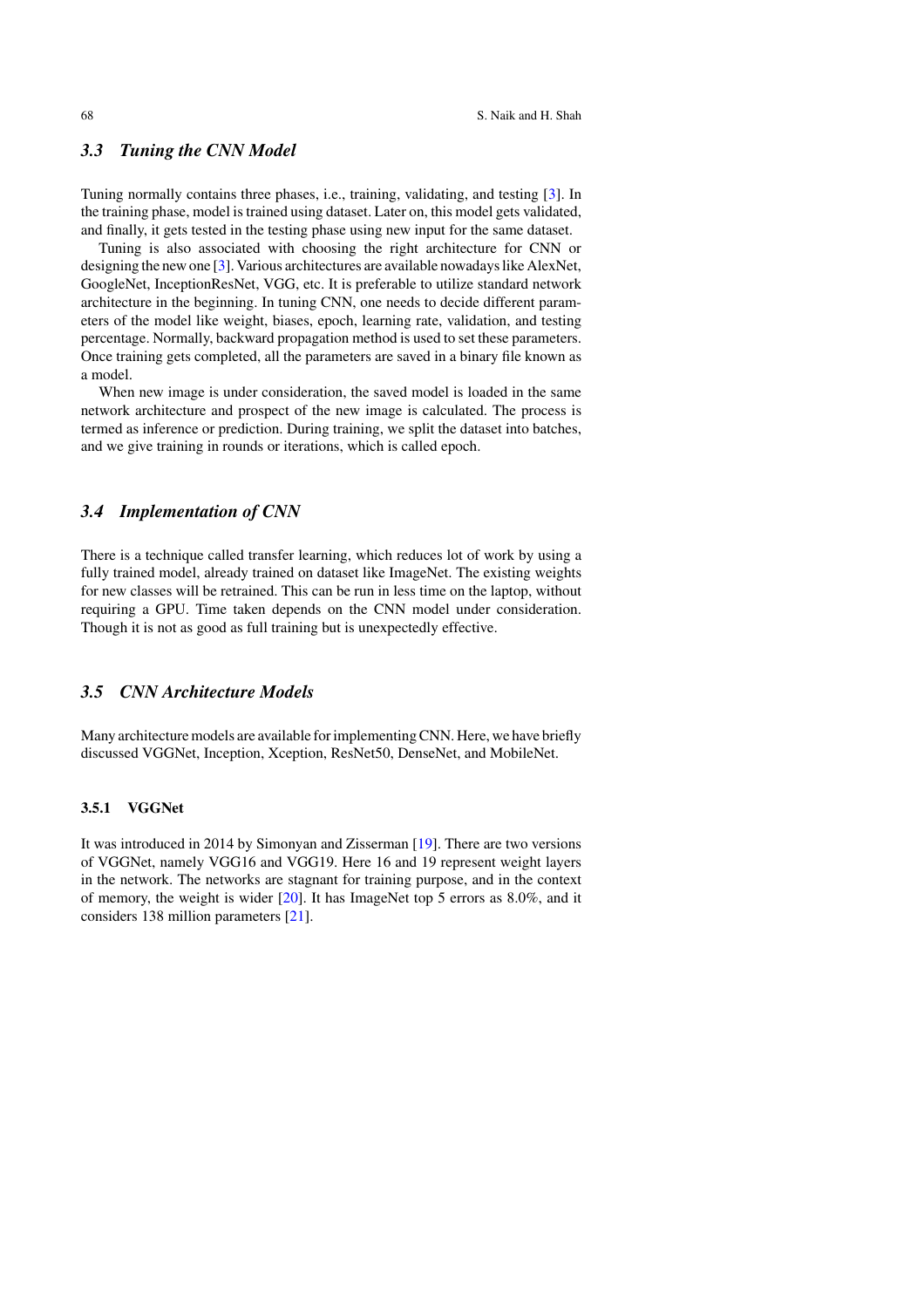### **3.5.2 Inception**

It is micro-architecture and was first proposed by Szegedy et al. in [22] and later in [23]. Initially, it was termed GoogLeNet. The weight of Inception is smaller compared to VGGNet and requires 96 MB of memory space [20]. Inception uses batch normalization, image distribution, and RMSProp methods. It has ImageNet top 5 errors as 5.6%, and it uses 25 million parameters [24]. The latest version of this model is Inception v4.

### **3.5.3 ResNet**

It is exotic architecture which depends on micro-architecture modules [20]. It was first proposed by He et al. in [25]. It introduces residual connections, and the model size is 102 MB for ResNet50. ResNet has ImageNet top 5 errors as 4.5% and uses 60 million parameters [24]. It uses max as well as average pooling.

### **3.5.4 Xception**

It was presented by [26]. Weight for this model is 91 MB. In experiments, it slightly outperforms the Inception v3 model.

### **3.5.5 DenseNet**

It was introduced by [27] which connects different layers in a feed-forward fashion. The advantages of DenseNet are that it strengthens feature propagation, alleviate the vanishing gradient problem, encourage feature reuse, and substantially reduce the number of parameters.

### **3.5.6 MobileNet**

As the name suggests, it is mainly used for mobile and embedded vision applications. It was proposed by [28]. It is faster in training as well as in execution.

### *3.6 Logistic Regression*

In simple linear regression (Eq. 1), y is replaced with sigmoid function (Eq. 2), so LR takes the form of Eq. 3.

$$
y = b0 + b1x \tag{1}
$$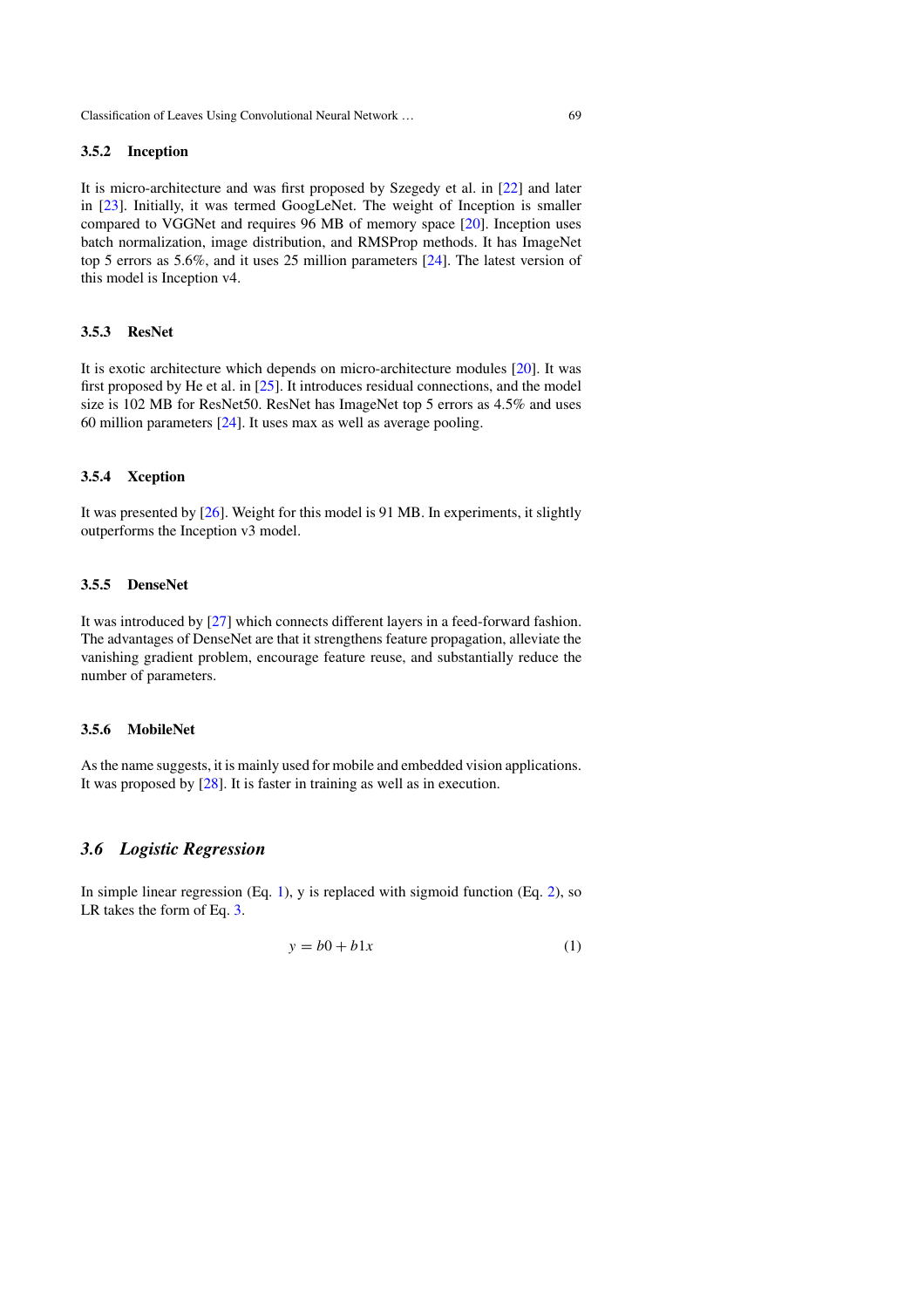70 S. Naik and H. Shah

$$
p = 1/(1 + e^{\wedge} - y) \tag{2}
$$

$$
\ln(p/1 - p) = b0 + b1x\tag{3}
$$

The reason behind choosing LR is implementation is easy and the availability of different tools. It provides probability scores for observations which are needed in our case [5].

### *3.7 Deconvolutional Network*

DN is used to understand the effect of each filter applied during convolution layer. It facilitates us to visualize the internal working of CNN and how and based on which features it actually categorizes the leaves. The multilayered deconvolutional network was introduced by [29]. This method helps us to understand the function of an individual neuron. Here, feature maps are projected back to its original pixels. All the layers from starting are deconvolved and unpooled for full input pixel space.

### **4 Results and Discussion**

Experiments are performed on the MacBook Pro (13-inch, mid-2012) machine. The machine has 2.5 GHz Intel Core i5 processor, 10 GB 1333 MHz DDR3 memory, and Intel HD Graphics 4000 1536 MB graphics card running on macOS High Sierra (version 10.13.6). Keras and TensorFlow libraries are used for the implementation of CNN, LR, and DN. Implementation needs following simple steps.

- Step 1. The training image dataset is prepared with respective labels.
- Step 2. Parameters are set in the configuration file.
- Step 3. Features are extracted from final fully connected layers of pre-trained CNN and are stored. Using the transfer learning technique, the top layer of the CNN model is retrained [3]. Our dataset of leaves is used for retraining purpose.
- Step 4. Machine learning model is trained for extracted features and labels of step 3.
- Step 5. The trained model is evaluated and optimized if needed.
- Step 6. Visualization of CNN is performed using DN.

Fifty folders (one for each leaf category) are created and labeled with leaf's name for extracting features through CNN (CNN takes each category folder as input). Weights of ImageNet dataset are used for pre-trained CNN model (as transfer learning is used).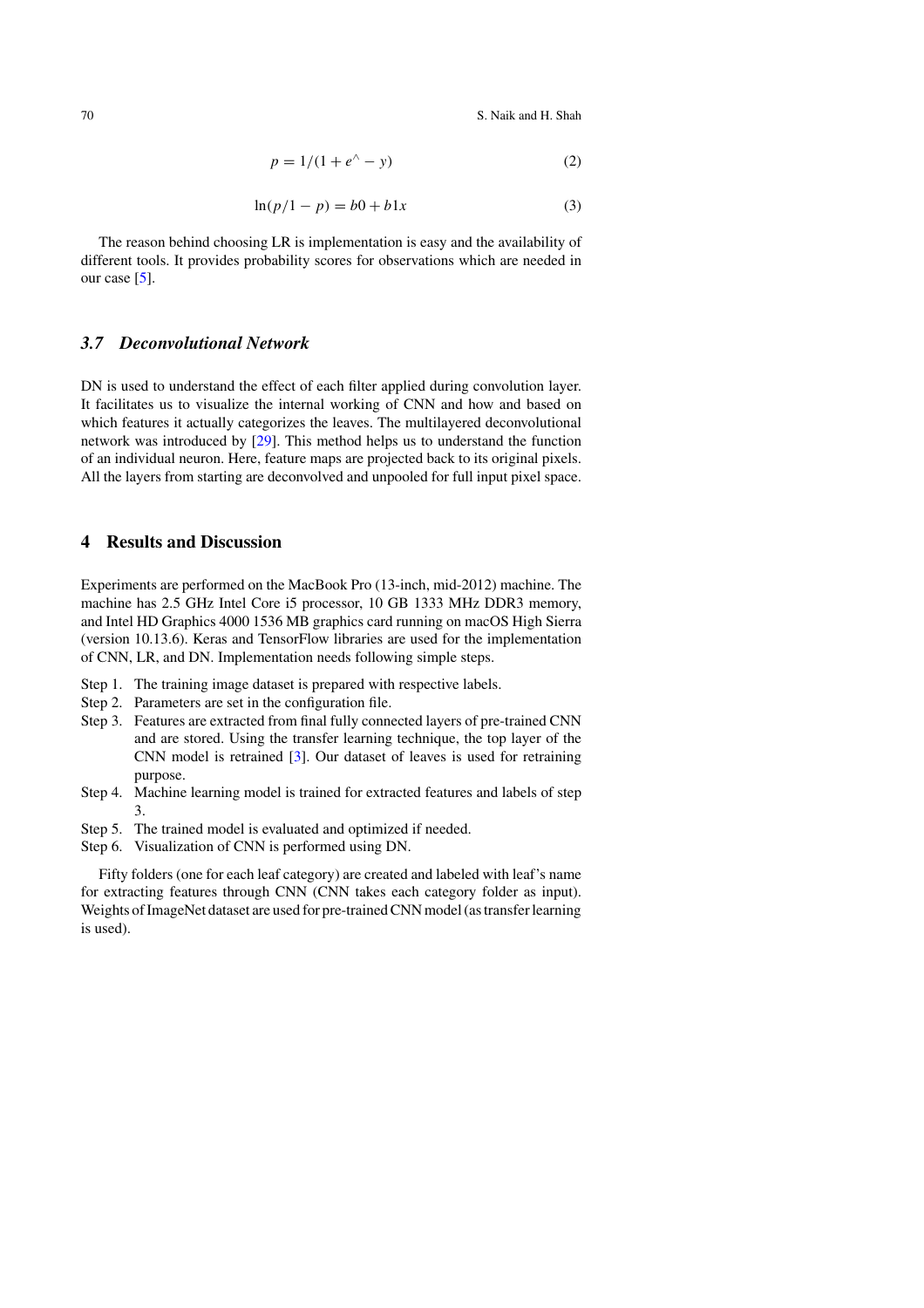To analyze, we randomly selected 200 images of leaves (total 10,000) from each category to extract their features, and 20 images of each category (total 1000) are taken into consideration to provide training to the classifier. For experiments, epoch value is set to 1000, the learning rate is 0.01, training batch size is 100, and validation percentage is 10.

Six CNN architecture models, namely Inception v4, Xception, DenseNet, ResNet50, InceptionResNetV2, and MobileNet are tested. The motive behind choosing these six models is good accuracy is achieved by these models and for CNN performance comparison purpose [5].

After configuration, features are extracted and stored as HDF5 format locally. It is important to check image size while extracting features. Image size of  $224 \times$ 224 pixels is chosen for ResNet50 and MobileNet models, and  $299 \times 299$  pixels are chosen for Inception v4, Xception, and InceptionResNetV2 models. Different models require different time for feature extraction process. Table 1 shows the time required by each model to extract features.

After the feature extraction process is completed, features and labels are loaded. For training these features and labels, we have implemented logistic regression and Naïve Bayes classification models. We have compared the classification results of LR and Naïve Bayes with Inception v4 model, where LR performs better compared to Naïve Bayes. Due to this observation, LR is used as a classifier in all experiments.

Experiments results are shown in Table 2. It represents the accuracy achieved by each CNN model as Rank-1 and Rank-5. It also contains execution time required to train 20 images of each leaf (total 1000 images). If the image under consideration is classified with a perfect label with the highest probability, it is called Rank-1 accuracy; and if it is classified within top five probability (may not be first but within first five predicted labels), then it is called Rank-5 accuracy.

| <b>Table 1</b> Feature extraction time by CNN models |                |                      |                |  |
|------------------------------------------------------|----------------|----------------------|----------------|--|
| Model                                                | Time (minutes) | Model                | Time (minutes) |  |
| Inception v4                                         | 242.55         | ResNet <sub>50</sub> | 170.89         |  |
| Xception                                             | 259.09         | InceptionResNetV2    | 341.74         |  |
| DenseNet                                             | 496.14         | MobileNet            | 99.22          |  |

**Table 2** Rank-1 and Rank-5 accuracy with training execution time for CNN models

|                      | Rank-1 accuracy $(\%)$ | Rank-5 accuracy $(\%)$ | Time (minutes) |
|----------------------|------------------------|------------------------|----------------|
| Inception v4         | 91.91                  | 97.16                  | 5.28           |
| Xception             | 93.40                  | 97.16                  | 6.08           |
| ResNet <sub>50</sub> | 9.35                   | 36.48                  | 4.51           |
| InceptionResNetV2    | 88.24                  | 93.35                  | 19.10          |
| DenseNet             | 88.48                  | 93.35                  | 30.48          |
| MobileNet            | 91.91                  | 97.16                  | 2.17           |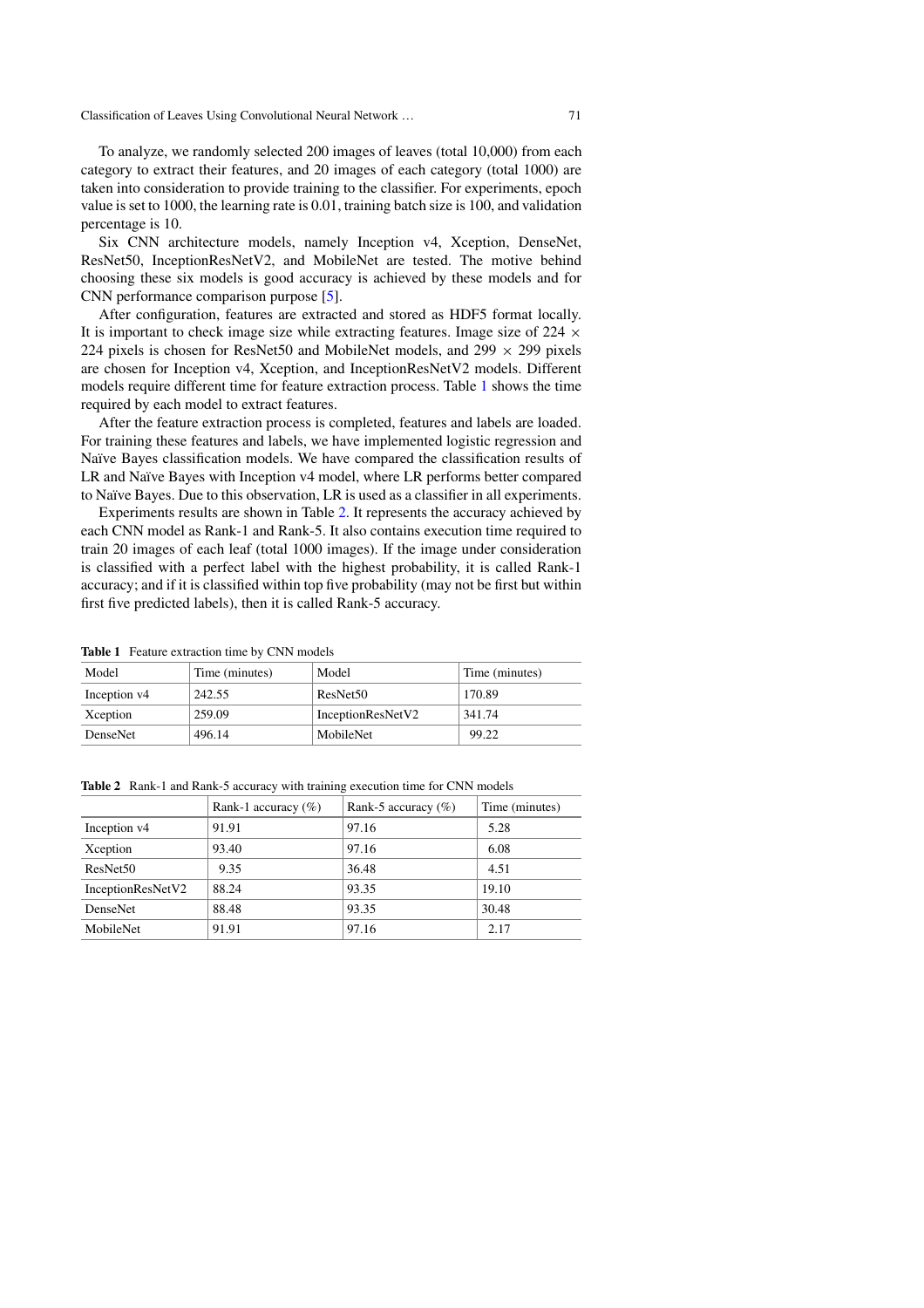|           | Inception $\vee$ 4 |  | Xception   ResNet50   InceptionResNetV2   DenseNet | MobileNet |
|-----------|--------------------|--|----------------------------------------------------|-----------|
| Hibiscus  |                    |  |                                                    |           |
| Khatumada |                    |  |                                                    |           |
| Tecoma    |                    |  |                                                    |           |
| Amli      |                    |  |                                                    |           |
| Jackfruit |                    |  |                                                    |           |
| Taggar    |                    |  |                                                    |           |
| Bamboo    |                    |  |                                                    |           |
| Undirkani |                    |  |                                                    |           |

**Table 3** Misclassification of leaves for CNN models

In Table 3, misclassified leaves are listed with the CNN model which was unable to predict them correctly. Tick mark in the box represents that given model has predicted given leaf incorrectly. Results are shown for all CNN architecture models.

By observing Table 3 and confusion matrix of all models, we have concluded that misclassification majorly happens with tecoma, amli, khatumada, and undirkani category of leaves (shown in Fig. 2).

We have implemented DN as described in [29]. For implementing DN, TensorFlow library is used in the back end and output images are generated in TensorBoard [30]. The visualization results are shown in Fig. 3. Considering the visualization, we can state that contour of the leaf is important feature for classification (Fig. 3b and 3c, the feature map is highlighted with yellow color). At the same time, venation of leaves is also playing an important role in the classification process (Fig. 3b, c), the feature map is highlighted with green color).

There are some standard datasets available to identify leaf classification, but we have not utilized these datasets. We have mainly focused on leaves of South Gujarat and created our own dataset. We have compared our leaves classification results with [7]. Table 4 represents the comparison results.



**Fig. 2** Sample of leaf categories which are misclassified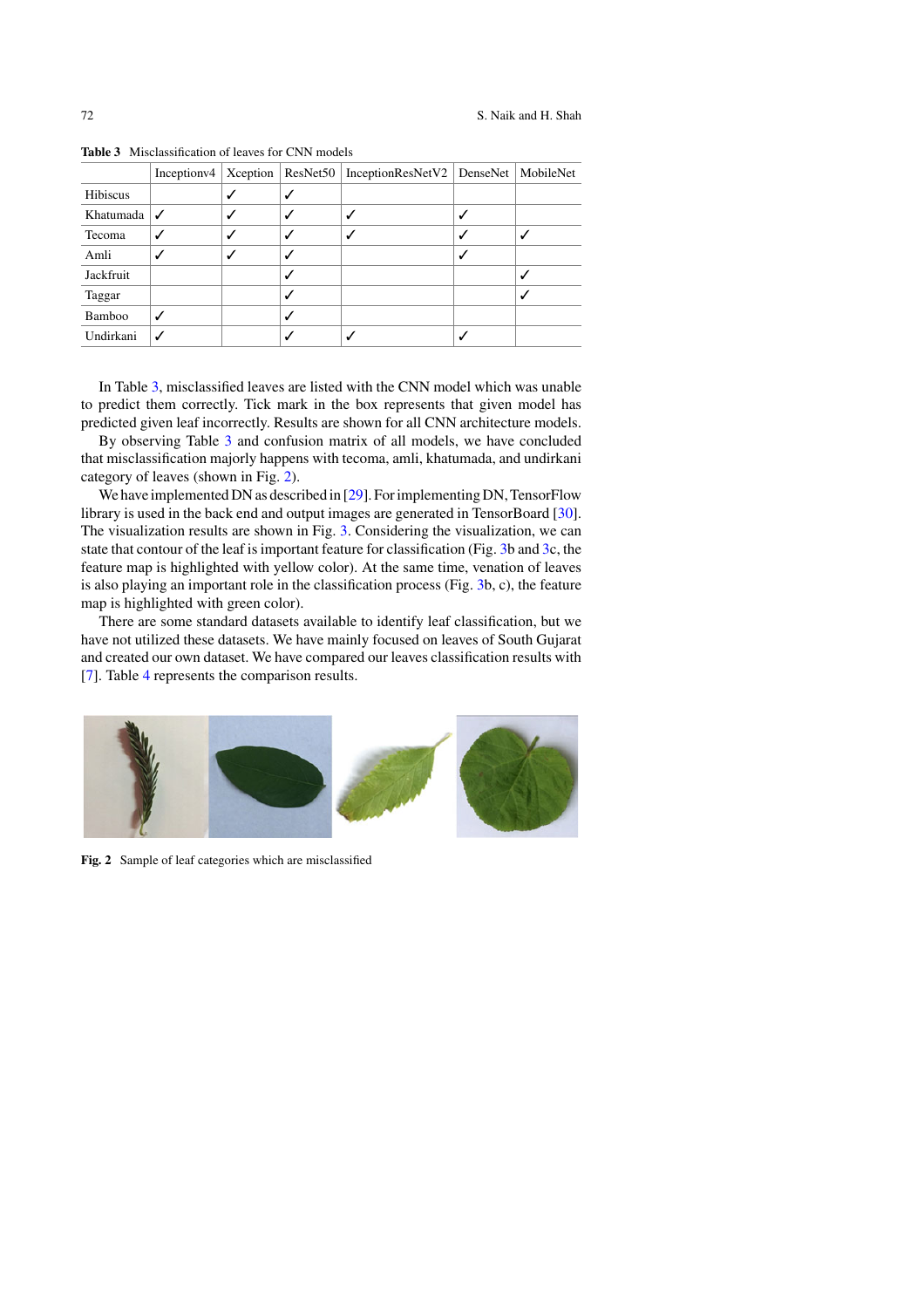

**Fig. 3** Visualization at CNN (**a**); sample input image (**b**); visualization at Conv5 layer (**c**); visualization after maxpool 4 layer

| Method                        | Dataset                      | Top-1 accuracy $(\%)$ |  |  |
|-------------------------------|------------------------------|-----------------------|--|--|
| Pierre Barre et al.<br>(2017) | LeafSnap, Flavia,<br>Foliage | 86.3, 97.9, 95.8      |  |  |
| Kadir (2014)                  | Flavia, Foliage              | 97.2, 95.0            |  |  |
| Kumar et al.<br>(2012)        | LeafSnap                     | 73.0                  |  |  |
| Wu et al. (2007)              | Flavia                       | 90.3                  |  |  |
| Our approach                  | New for South<br>Gujarat     | 93.40                 |  |  |
|                               |                              |                       |  |  |

### **5 Conclusion**

From experiments of leaves classification, we have concluded that highest Rank-1 accuracy achieved is 93.4% by Xception model. The fastest model is MobileNet which gives classification output (training and classification) in 2.17 min. The performance of ResNet model is dramatically poor, and DenseNet is found the slowest in our experiments. Performance of MobileNet is very close to Xception model in terms of accuracy, and execution is exceptionally fast. Even the Rank-5 accuracy of MobileNet is the highest with Xception and Inception v4 models. Our experiments show that the majority of the misclassifications occur in tecoma, amli, khatumada, and undirkani leaves. We have observed that shape (counter) is one of the most important features for leaves classification, while venation also plays very vital role for classification.

**Acknowledgements** Special thanks to 2013–2018 batch students of Babu Madhav Institute of Information Technology for helping in dataset preparation. Help of Yash Rana, Purva Desai, and Vidhi Choksi in implementation and content writing work is acknowledged by authors.

### **Conflict of Interest**

The authors declare that there are no conflicts of interest.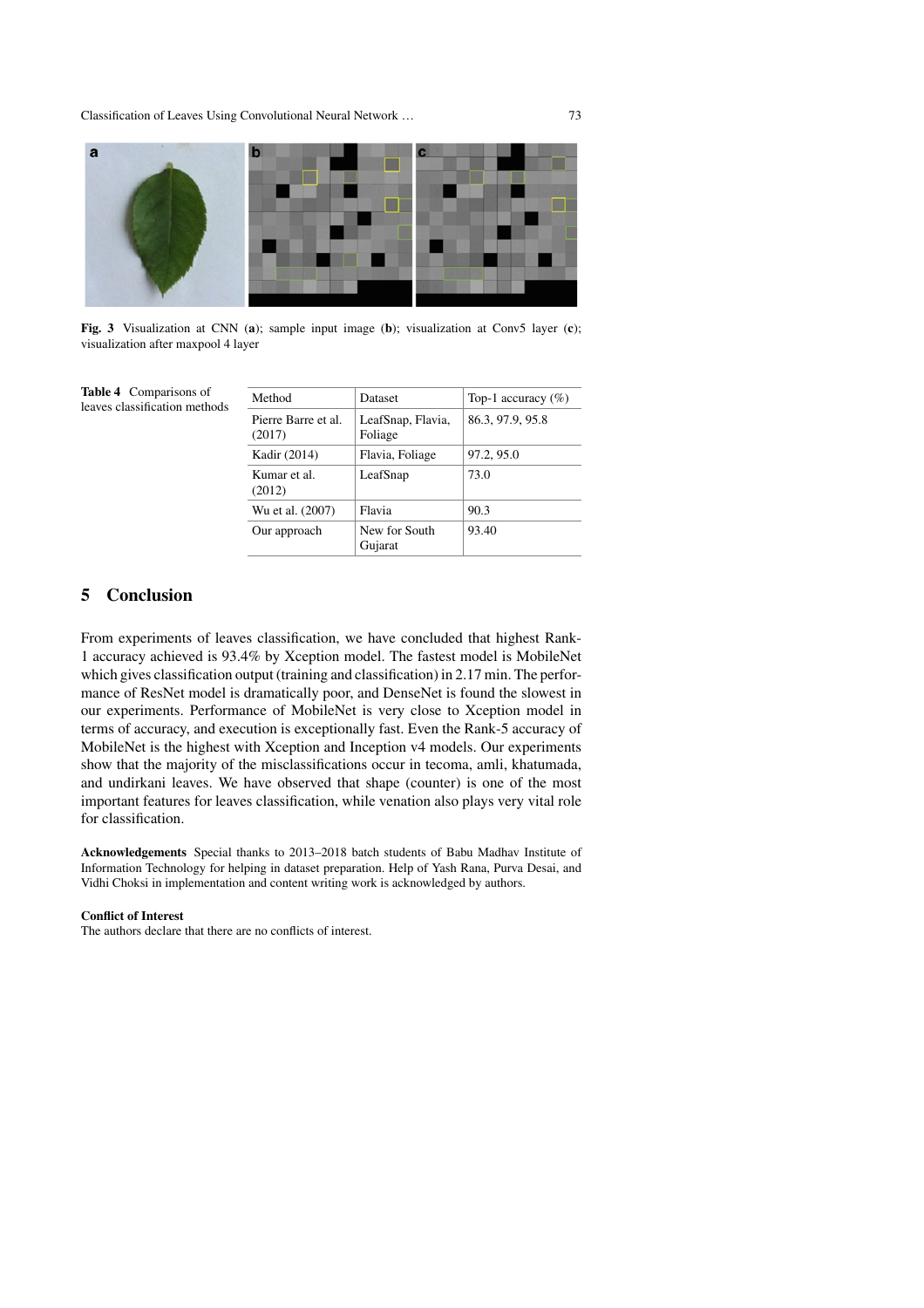### **References**

- 1. W.S. Jeon, S.Y. Rhee, Plant leaf recognition using a convolution neural network. Int. J. Fuzzy Logic Intell. Syst. **17**, 26–34 (2017)
- 2. S.H. Lee, C.S. Chan, P. Wilkin, P. Wilkin, Deep-plant: plant identification with convolutional neural networks, in 2015 IEEE International Conference on Image Processing (ICIP) (2015, September), pp. 452–456
- 3. A. Sachan, Tensor flow Tutorial 2: Image Classifier Using Convolutional Neural Network [online]. Available cv-tricks.com/tensorflow-tutorial/training-convolutional-neural-networkfor-image-classification/. Accessed on 17 June 2018
- 4. A. Krizhevsky, I. Sutskever, G.E. Hinton, Imagenet classification with deep convolutional neural networks, in Advances in Neural Information Processing Systems (2012), pp. 1097–1105
- 5. G. Ilango, Using Keras Pre-trained Deep Learning models for your own dataset. [Online]. Available https://gogul09.github.io/software/flower-recognition-deep-learning. Accessed on 15 July 2018
- 6. C. Szegedy, V. Vanhoucke, S. Ioffe, J. Shlens, Z. Wojna, Rethinking the inception architecture for computer vision, in Proceedings of the IEEE conference on computer vision and pattern recognition (2016), pp. 2818–2826
- 7. P. Barré, B.C. Stöver, K.F. Müller, V. Steinhage, LeafNet: a computer vision system for automatic plant species identification. Ecological Inform. **40**, 50–56 (2017)
- 8. M.M. Ghazi, B. Yanikoglu, E. Aptoula, Plant identification using deep neural networks via optimization of transfer learning parameters. Neurocomputing **235**, 228–235 (2017)
- 9. L.C. Uzal, G.L. Grinblat, R. Namías, M.G. Larese, J.S. Bianchi, E.N. Morandi, P.M. Granitto, Seed-per-pod estimation for plant breeding using deep learning. Comput. Electron. Agric. **150**, 196–204 (2018)
- 10. N. Sünderhauf, C. McCool, B. Upcroft, T. Perez, Fine-grained plant classification using convolutional neural networks for feature extraction, in CLEF (2014), pp. 756–762
- 11. J.S. Cope, D. Corney, J.Y. Clark, P. Remagnino, P. Wilkin, Plant species identification using digital morphometrics: a review. Expert Syst. Appl. **39**(8), 7562–7573 (2012)
- 12. N. Kumar, P.N. Belhumeur, A. Biswas, D.W. Jacobs, W.J. Kress, I.C. Lopez, J.V. Soares, Leafsnap: a computer vision system for automatic plant species identification, in Computer vision–ECCV 2012 (2012), pp. 502–516
- 13. Y. Sun, Y. Liu, G. Wang, H. Wang, Deep learning for plant identification in natural environment. Comput. Intell. Neurosci. (2017)
- 14. ˙I. Çu˘gu, E. ¸Sener, Ç. Erciyes, B. Balcı, E. Akın, I. Önal, A.O. Akyüz, Treelogy: A Novel Tree Classifier Utilizing Deep and Hand-crafted Representations (2017). arXiv:1701.08291
- 15. S. Zhang, H. Wang, W. Huang, Z. You, Plant diseased leaf segmentation and recognition by fusion of superpixel, K-means and PHOG. Optik-Int. J. Light Electron Opt. **157**, 866–872 (2018)
- 16. P. Pawara, E. Okafor, L. Schomaker, M. Wiering, Data augmentation for plant classification, in International Conference on Advanced Concepts for Intelligent Vision Systems (2017, September), pp. 615–626
- 17. M.B.H. Rhouma, J. Žunić, M.C. Younis, Moment invariants for multi-component shapes with applications to leaf classification. Comput. Electron. Agric. **142**, 326–337 (2017)
- 18. M.A. Nielsen, Neural networks and deep learning (2015), [Online]. Available http://neuralnet worksanddeeplearning.Com (2016)
- 19. K. Simonyan, A. Zisserman, Very deep convolutional networks for large-scale image recognition (2014). arXiv preprint arXiv:1409.1556
- 20. A. Rosebrock, ImageNet: VGGNet, ResNet, Inception, and Xception with Keras [online]. Available https://www.pyimagesearch.com/2017/03/20/imagenet-vggnet-resnet-inc eption-xception-keras/. Accessed on 18 Aug 2018
- 21. Coursera, Overview of modern CNN architectures [online]. Available https://www.coursera. org/lecture/intro-to-deep-learning/overview-of-modern-cnn-architectures-U0qGv. Accessed on 18 Aug 2018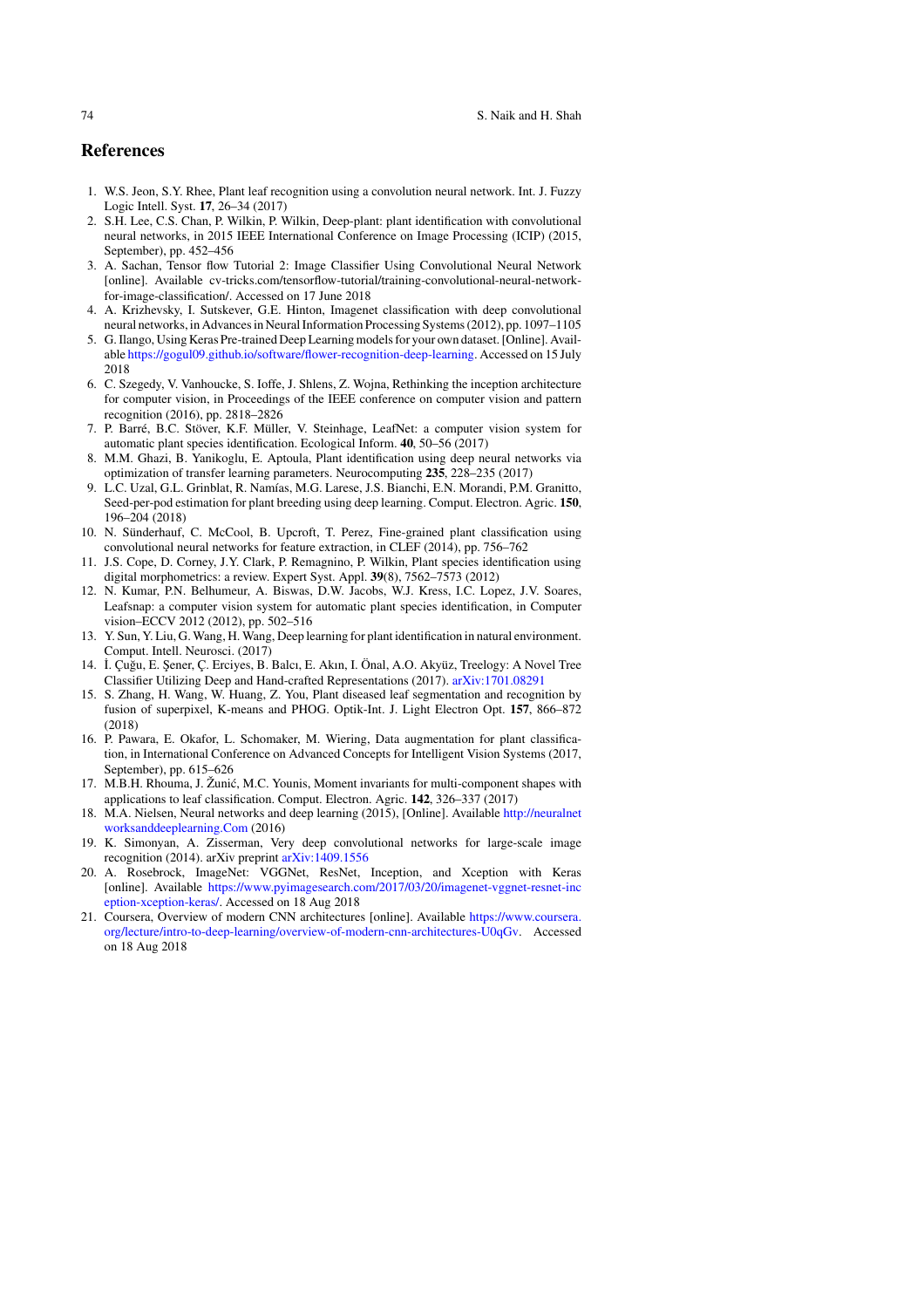- 22. C. Szegedy, W. Liu, Y. Jia, P. Sermanet, S. Reed, D. Anguelov, D. Erhan, V. Vanhoucke, A. Rabinovich, Going deeper with convolutions, in Proceedings of the IEEE Conference on Computer Vision and Pattern Recognition (2015), pp. 1–9
- 23. C. Szegedy, V. Vanhoucke, S. Ioffe, J. Shlens, Z. Wojna, Rethinking the inception architecture for computer vision, in Proceedings of the IEEE Conference on Computer Vision and Pattern Recognition (2016), pp. 2818–2826
- 24. S.H. Lee, C.S. Chan, S.J. Mayo, P. Remagnino, How deep learning extracts and learns leaf features for plant classification. Pattern Recogn. **71**, 1–13 (2017)
- 25. K. He, X. Zhang, S. Ren, J. Sun, Deep residual learning for image recognition, in Proceedings of the IEEE Conference on Computer Vision and Pattern Recognition (2016), pp. 770–778
- 26. F. Chollet, Xception: Deep learning with depthwise separable convolutions (2017). arXiv preprint, 1610 – 02357
- 27. G. Huang, Z. Liu, L. Van Der Maaten, K.Q. Weinberger, Densely connected convolutional networks, in CVPR (2017, July), pp. 1, 3
- 28. A.G. Howard, M. Zhu, B. Chen, D. Kalenichenko, W. Wang, T. Weyand, M. Andreetto, H. Adam, Mobilenets: efficient convolutional neural networks for mobile vision applications (2017). arXiv preprint arXiv:1704.04861
- 29. M.D. Zeiler, R. Fergus, Visualizing and understanding convolutional networks, in European Conference on Computer Vision (2014, September), 818–833
- 30. B. Vikani, F. Shah, CNN Visualization, tf\_cnnvis, 2017, [online]. Available at https://github. com/InFoCusp/tf\_cnnvis. Accessed on 27 Aug 2018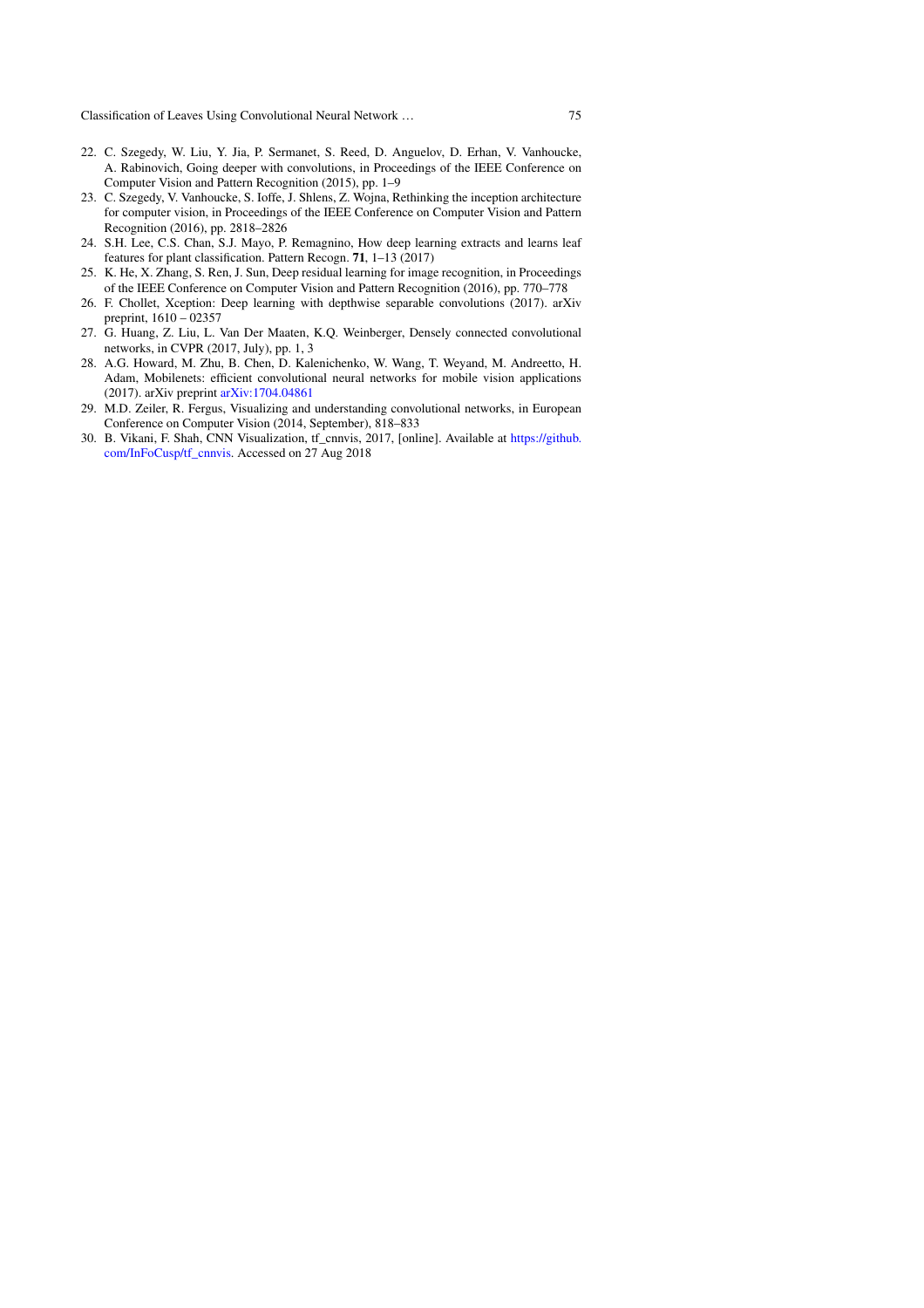## **Author Index**

### **A**

Aalam, Zunaid, 721 Aditya, S., 39 Adlakha, Sushant, 395 Adnan, Md Nasim, 473 Adu-Gyamfi, Samuel, 741 Aiholli, Nagaraj R., 595 Aishwarya, H. R., 815 Alam, Mohammad Minhazul, 779 Algarni, Sumaiah, 763 Ananth, V. Vignaraj, 39 Apte, Tejaswini, 365 Ashish, Ravi, 439

### **B**

Badrinarayanan, M. K., 1 Bandyopadhyay, Saubhik, 535 Bangad, Divya Ashok, 245 Bansal, Divya, 553 Bansal, Pratosh, 771 Bhagvandas, Ashni Manish, 629 Bhagwat, Alok, 209 Bhandari, Suchandra, 535 Bhatia, Sajal, 463 Bhaumik, Rahul, 649 Bhavsar, Bansari, 19 Bhoyar, Pravin Kumar, 49 Bijapur, Ajit, 815 Biswas, Arghya, 29 Bokhari, Hasnain, 835 Borwankar, Antara, 29 Buyya, Rajkumar, 661

### **C**

Castanha, Jick, 317 Chafe, Shreya Shailendra, 245 Chakravaram, Venkamaraju, 675 Chandra, Theodore S., 279 Chatterjee, Punyasha, 535 Chauhan, Pranay, 771 Chauhan, Sudakar Singh, 29 Chin, Cheng Siong, 185 Chitrao, Pradnya Vishwas, 49, 209 Chopra, Akanksha Bansal, 341 Christian, Annan, 19

### **D**

Dalal, Vipul, 177 Deochake, Saurabh, 563 Deshmukh, Abhishek, 503 Deshmukh, Rashmi J., 621 Dinesan, Abhishek, 629 Divekar, Rajiv, 49 Dixit, Veer Sain, 341 Domb, Menachem, 165

### **E**

Edla, Damodar Reddy, 157

### **G**

Ganeshan, M., 383 Geetha, V., 585 Gemecha, Demissie Jobir, 791 Ghatkamble, Rajlakshmi, 289 Gireesha, H. M., 815, 825

© The Editor(s) (if applicable) and The Author(s), under exclusive license to Springer Nature Singapore Pte Ltd. 2021 M. Tuba et al. (eds.), *ICT Systems and Sustainability*, Advances in Intelligent Systems and Computing 1270, https://doi.org/10.1007/978-981-15-8289-9

845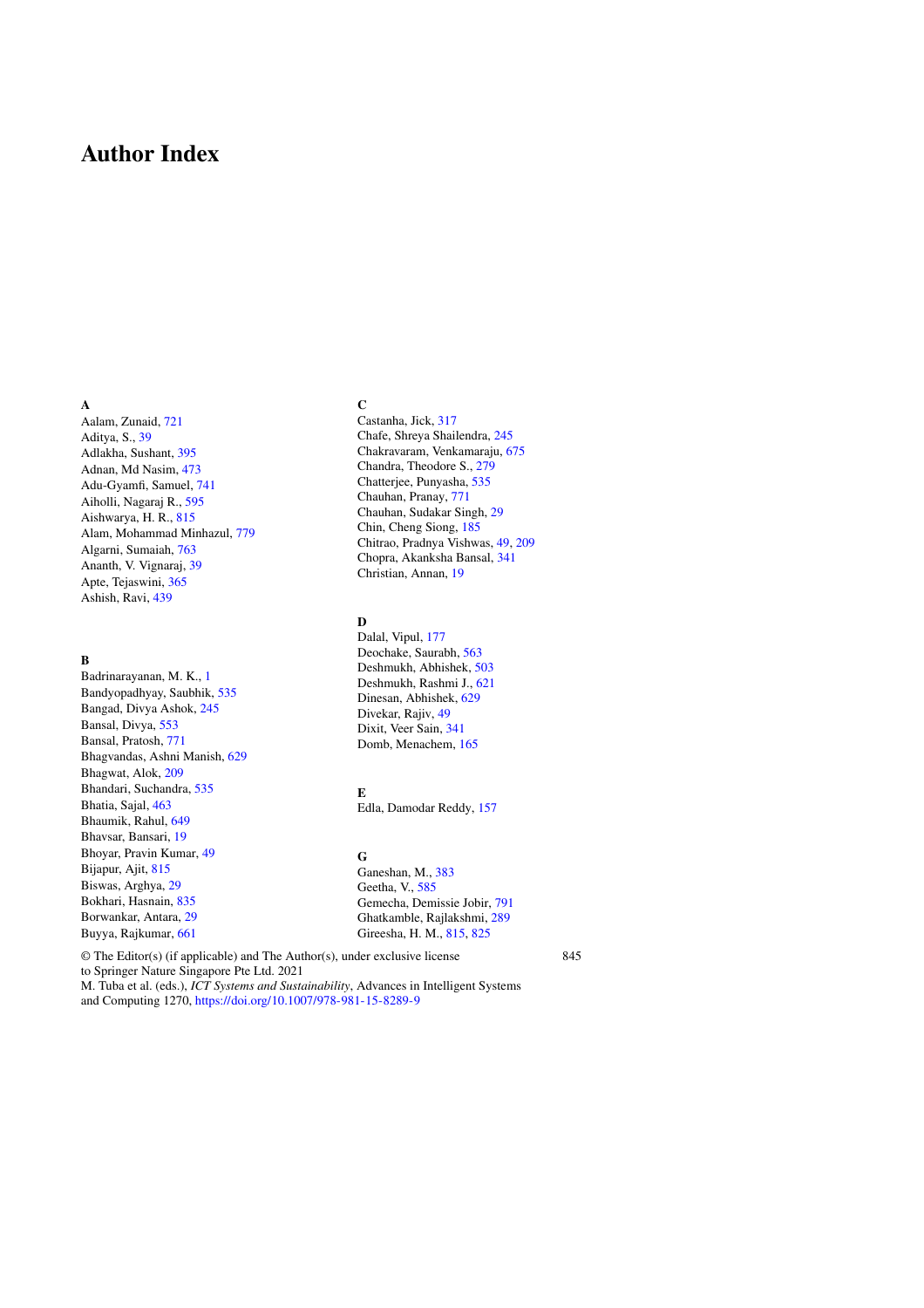### **H**

Hai, Do Huu, 707 Hamid, Khaild, 639 Han, Shengnan, 297 Harsh, 697 Hasan, Sadman, 779 Hassan, Mohamed, 639 Hatture, Sanjeevakumar M., 573 Hegde, Vinayak, 417 Hiremath, P. S., 307 Hishiyama, Reiko, 805 Hossain, S. M. Shahadat, 779 Huda, Eumna, 779

### **I**

Ieiri, Yuya, 805 Indrawati, 317 Iyengar, S. S., 661 Iyer, Nalini C., 815, 825

### **J**

Jacob, Rohan Ninan, 11 Jadeja, Mahipal, 147 Jain, Anshul, 223 Jain, Ketan Kumar, 395 Jain, Nitesh, 223 Jaisingh, Kelavath, 77 Jayakumar, P., 447 Jayan, Abhijith, 447 Jegatha, M., 493 Jha, Ravi Shankar, 513 Jindal, Rajni, 357 Jitpattanakul, Anuchit, 753 John, Anice, 525

### **K**

Kabir, Moumita, 483 Kakulapati, V., 89 Kannadasan, R., 439 Kaur, Amandeep, 431 Kaur, Amritpal, 721 Kaur, Saravjit, 721 Kaur, Satnam, 721 Kaushik, Abhinesh, 269 Keerthiga, B., 39 Kesavan, S. Ragul, 39 Khan, Nafis Mahmud, 685 Khara, Satvik, 113 Khot, Shubhangi Tanaji, 621 Kofi Frimpong, Adasa Nkrumah, 741 Kothari, Komal, 113

Kranthi kumar, V., 89 Kuddus, Khushboo, 685 Kumar, Amith Kiran, 279 Kumari, Kamlesh, 233 Kumar, Navin, 101

### **L**

Li, Ping, 741 Lobiyal, D. K., 269

### **M**

Mahmud, Khan Raqib, 483 Mamud, Samiul, 535 Manjrekar, Amrita A., 621 Marathe, Nilesh, 503 Medvedeva, L. N., 733 Meghana, H. N., 417 Mehnaz, Laiba, 357 Mekruksavanich, Sakorn, 753 Mishra, Satyasis, 791 Mistry, Nilay, 19 Mohanty, R. C., 791 More, Abhilasha, 177 Motaleb, Abdul, 779 Mukesh, Rajeswari, 1 Mukhopadhyay, Debajyoti, 563

### **N**

Naik, Amrita, 157 Naik, Sapan, 63 Nandi, A. V., 825 Nasir, Afsana, 473 Nazli, Nursyafiqah Binte, 185 Nguyen, Duc Dinh, 123 Nguyen, Long, 123 Nissimagoudar, P. C., 815, 825

### **O**

Obiora, Sandra Chukwudumebi, 741

### **P**

Pai, Shashidhar, 453 Pallavi, B., 661 Pallavi, M. S., 417 Panchami, V., 77 Patil, Kanishk, 405 Patil, Prakashgoud, 307

### 846 Author Index and the set of the set of the set of the set of the set of the set of the set of the set of the set of the set of the set of the set of the set of the set of the set of the set of the set of the set of the

Kumar, Tarun, 649

Long, Nguyen Tien, 707